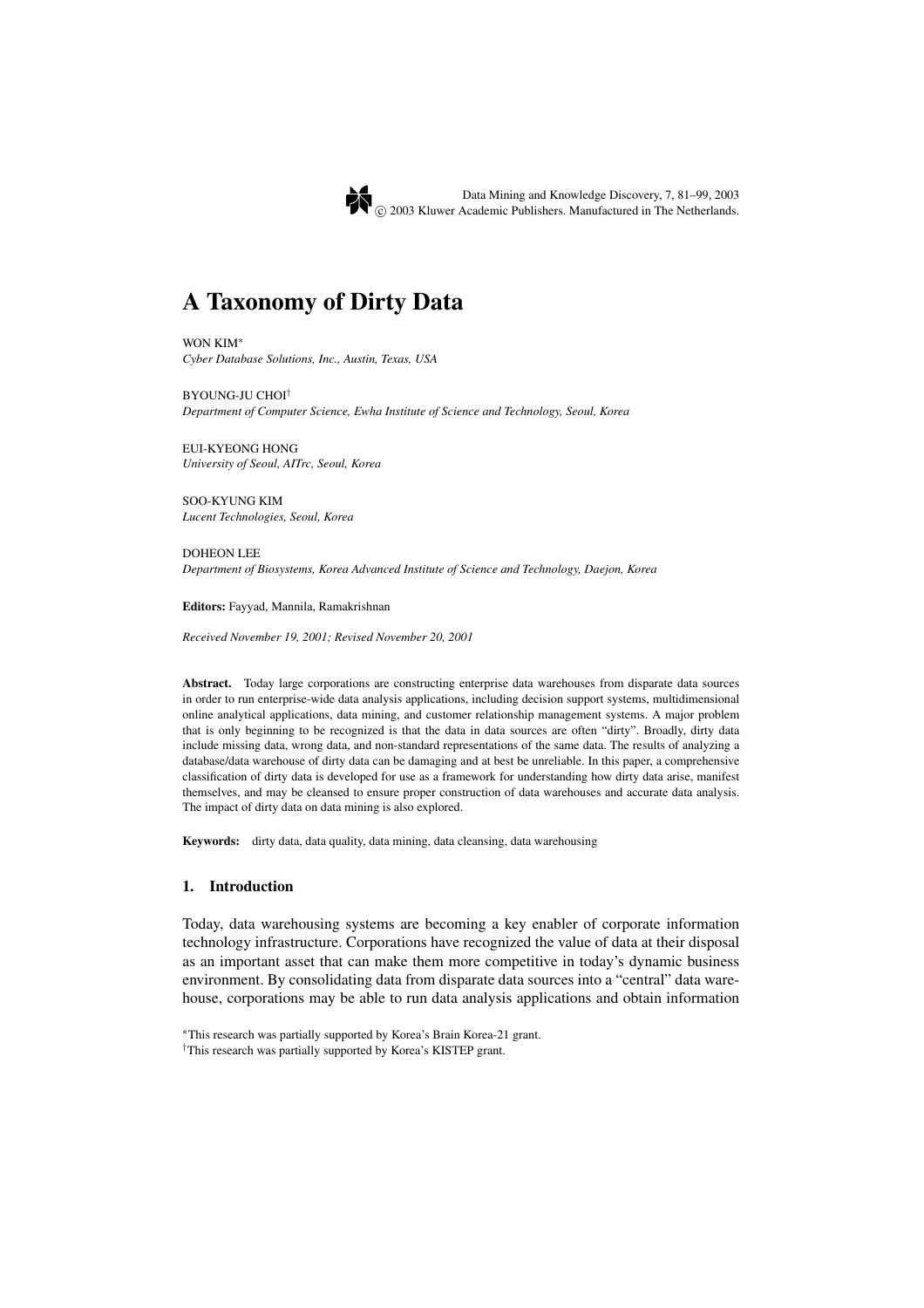that is of strategic and tactical importance for their businesses (TechGuide-1; Ballou and Tayi, 1999; Inmon, 1999). Data warehouses are being constructed in various industries, such as telecommunications, financial services, insurance, retail, healthcare, etc. There are scores of software products that assist in the creation of data warehouses (Golfarelli and Rizzi, 1999; Inmon, 1996; Kimball et al., 1998), analysis of data (Berson and Smith, 1997), mining of data (Berry and Linoff, 1997; Westphal and Blaxton, 1998), and customer relationship management (CRM) (Applied Technology, 1998; First Logic Inc.; TechGuide-2; IBM, NUMA-Q, 1999).

These applications are based on the use of business intelligence derived from data warehouses or databases, and underscore the importance of high quality data. Data quality has been a subject of longstanding discussions (English, 1999; Wang et al., 1995), and there are even software products that help cleanse dirty data (Vality Technology Inc.; Trillium; Trillium, 1998; Williams, 1997) on the market. However, only now it is beginning to be recognized that an inordinate proportion of data in most data sources is "dirty". Roughly speaking, dirty data means either missing data or wrong data or non-standard representations of the same data (Williams, 1997; Cutter Information Corporation, 1998). Before data analysis applications are applied against any data, the data must be cleansed to remove or repair dirty data. Further, data from legacy data sources (e.g., mainframe-based COBOL programs) do not even have metadata that describe them. To the best of our knowledge, there is no comprehensive formal taxonomy of dirty data or a metric for data quality. Without such a taxonomy or metric, it will remain difficult to know with a high degree of confidence the quality of business intelligence derived from data warehouses and the quality of decisions made on the basis of such business intelligence.

One primary objective and contribution of this paper is to develop a comprehensive taxonomy of dirty data. The taxonomy provides a framework for understanding the origins of a complete spectrum of dirty data and the impact of dirty data on data mining, and sheds light on techniques for dealing with dirty data and for defining a metric for measuring data quality. We expect that such a taxonomy will provide a valuable guideline for further research and enhancement of commercial products.

For the purpose of this paper, we define dirty data and sources of dirty data as follows.

- The life cycle of data includes its capture, storage, update, transmission, access, archive, restore, deletion, and purge. The focus of our research is on the access aspect by a user or application that operates correctly. As such, we say that data is dirty if the user or application ends up with a wrong result or is not able to derive a result due to certain inherent problems with the data.
- The sources of dirty data include data entry error by a human or computer system, data update error by a human or computer system, data transmission error by a computer system, and even bugs in a data processing computer system.

We limit the scope of the paper with the following assumptions.

• Access to stored data is accomplished by presenting a sample data in a query condition. We assume the sample data will be in the same national language and notational standards as those used for the stored data. For example, we assume that the user or application will not look for French date notation in an English date field.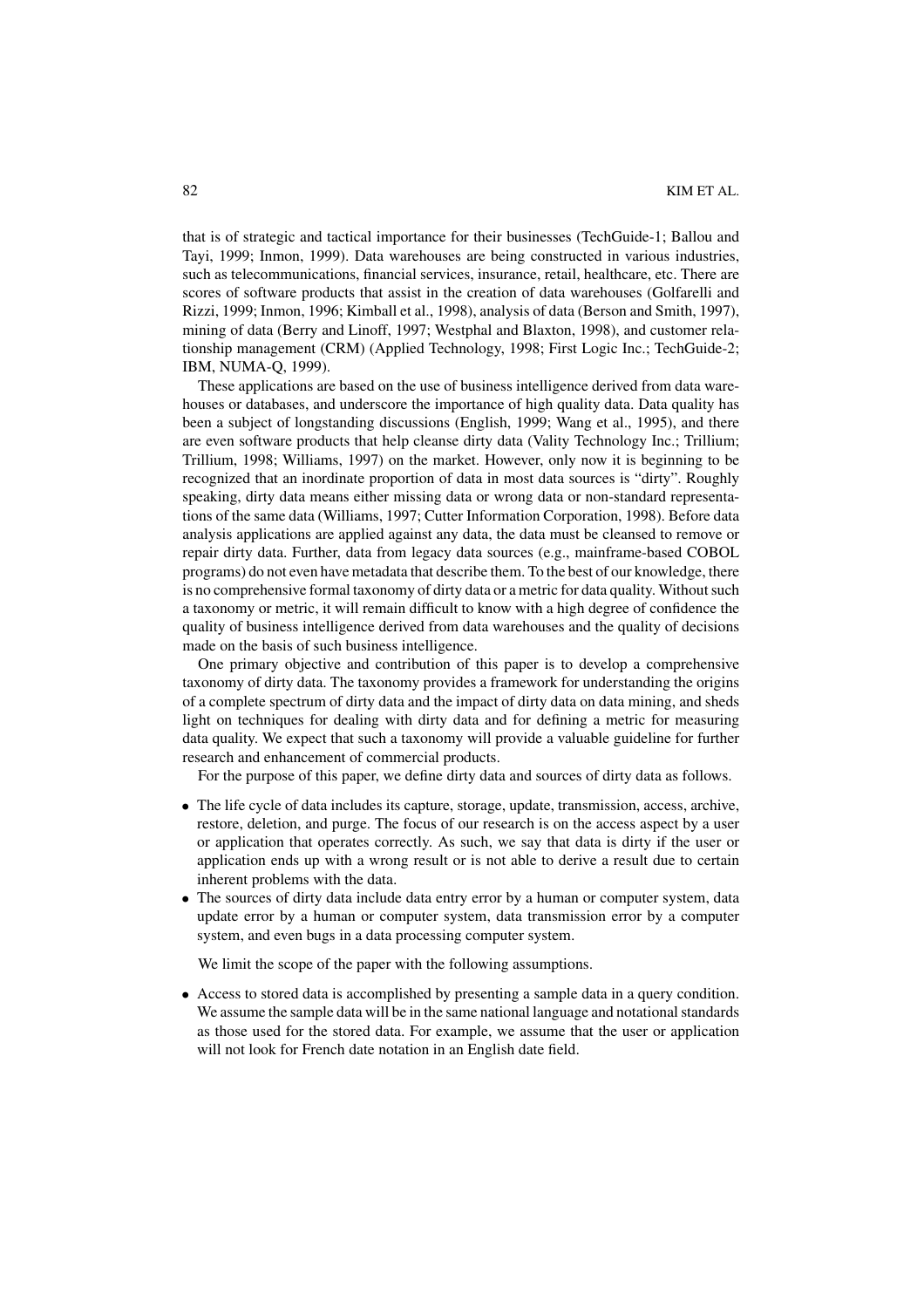- The types of data considered in this paper are only numerical and string data. In particular, we exclude multimedia data from consideration. Multimedia data, such as images, audio, and video, require rather different considerations, as the types of access to multimedia data are rather different from those to alphanumeric data.
- In this paper, we consider only dirty "data", not metadata. One of the authors of this paper already provided a taxonomy of semantic heterogeneity in metadata that arises when integrating different, independently created databases (Kim and Seo, 1991; Kim et al., 1993).

## **2. Taxonomy of dirty data**

Table 1 summarizes our taxonomy of dirty data. In this section, we describe the taxonomy and present a case for "near-completeness" of the taxonomy by describing the logic behind the structure of the taxonomy. As we proceed we illustrate each category of dirty data with examples as appropriate.

In order to arrive at a "comprehensive" taxonomy, we adopt the standard "successive hierarchical refinement" approach. The key is to keep the fan-out factor small (2 or 3) wherever possible, at each non-leaf node of the taxonomy hierarchy, such that it would be intuitively obvious that there are no other meaningful child nodes of any given node.

We note that our taxonomy is based on the premise that dirty data manifests itself in three different ways: missing data, not missing but wrong data, and not missing and not wrong but unusable. The third way occurs when two or more databases are integrated or representation standards are not consistently used in inputting data. The taxonomy is a hierarchical decomposition of these three basic manifestations of dirty data. As such, each successive level of the hierarchy represents a form of manifestation of dirty data. We note that some dirty data manifests itself as a combination of more than one type of dirty data (e.g., a concatenated data in wrong ordering and with misspelling—"Kenedy, John", instead of "John Kennedy"), but our taxonomy includes only "primitive" types of dirty data, and not any "composite" types of dirty data. Our taxonomy consists of 33 leaflevel, or primitive, dirty data types. We note that, although some of the leaf-level nodes could be further decomposed into "finer types" of dirty data, we have chosen not to do so, as such an exercise will yield only marginal additional insight into understanding dirty data.

As we will show in the next section, different taxonomies will result if we start from different premises. However, the set of dirty data types in each taxonomy will be the same. We also note that we are only confident that our taxonomy may be about 95% (i.e., very close, but not quite) "comprehensive". (We will make clear the reason for our hedging later in this section.) However, the fact that our taxonomy may not be 100% "comprehensive" does not diminish its significance and usefulness. (This will become clear in Section 3.)

Now let us examine the structure of the taxonomy in some detail. The root node of the taxonomy has only two child nodes: missing data (1) and not-missing data (2). Obviously, at this point, the taxonomy is complete, since there cannot be a third child node. Missing data is data that is missing (in a field) when it should not be missing. Not-missing data is data that is entered, properly or otherwise, in a field.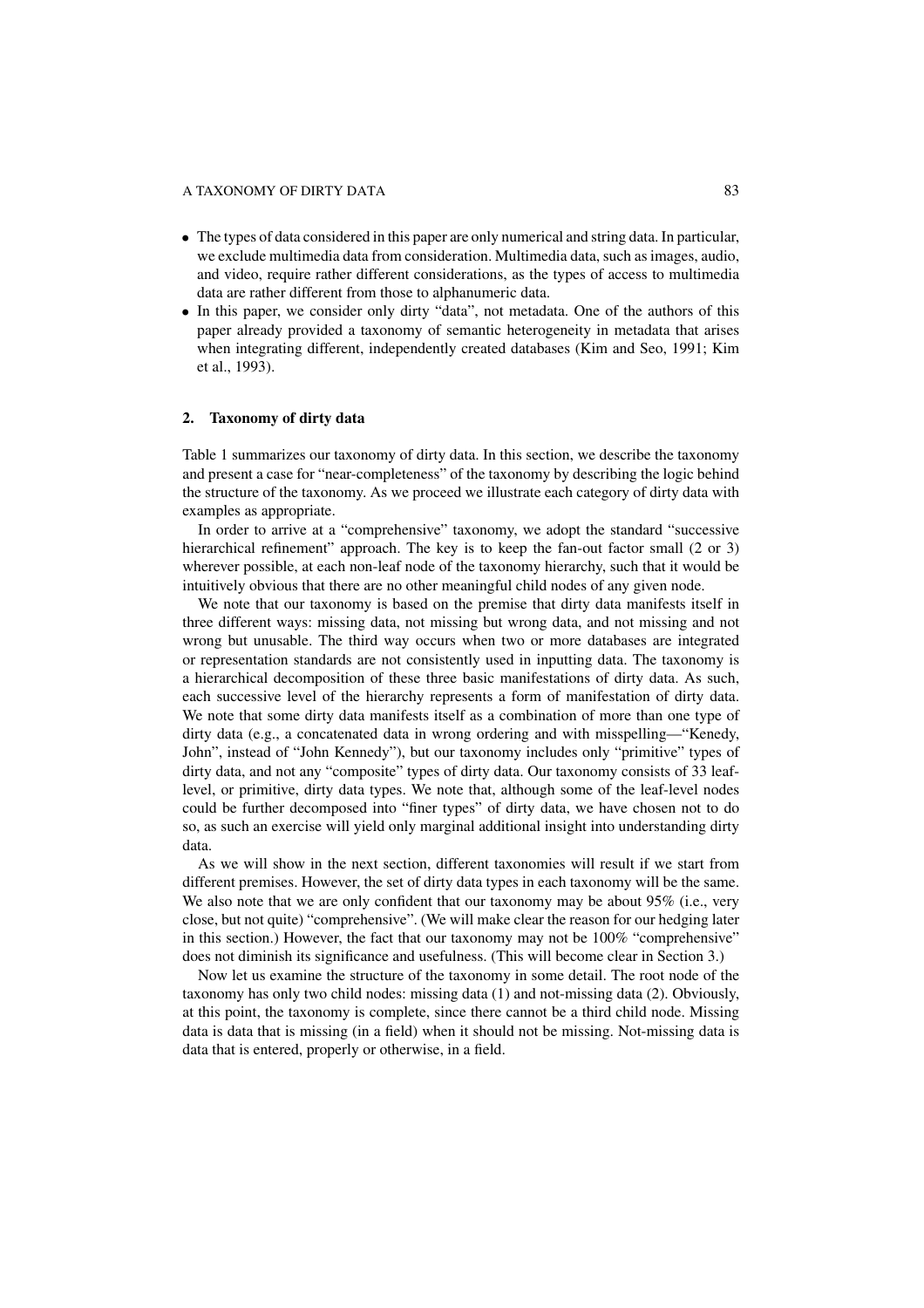- 1.1 Missing data where there is no Null-not-allowed constraint
- 1.2 Missing data where Null-not-allowed constraint should be enforced

2.1 Wrong data, due to

2.1.1 Non-enforcement of automatically enforceable integrity constraints

- 2.1.1.1 Integrity constraints supported in relational database systems today
	- 2.1.1.1.1 User-specificable constraints
		- 2.1.1.1.1.1 Use of wrong data type (violating data type constraint, including value range)
			- 2.1.1.1.1.2 Dangling data (violating referential integrity)
			- 2.1.1.1.1.3 Duplicated data (violating non-null uniqueness constraint)
			- 2.1.1.1.1.4 Mutually inconsistent data (action not triggered upon a condition
				- taking place)
		- 2.1.1.1.2 Integrity guaranteed through transaction management
			- 2.1.1.1.2.1 Lost update (due to lack of concurrency control)
				- 2.1.1.1.2.2 Dirty read (due to lack of concurrency control)
				- 2.1.1.1.2.3 Unrepeatable read (due to lack of concurrency control)
			- 2.1.1.1.2.4 Lost transaction (due to lack of proper crash recovery)
- 2.1.1.2 Integrity constraints not supported in relational database systems today
	- 2.1.1.2.1 Wrong categorical data (e.g., wrong abstraction level, out of category range data)
		- 2.1.1.2.2 Outdated temporal data (violating temporal valid time constraint; e.g., a person's age or salary not having been updated)
		- 2.1.1.2.3 Inconsistent spatial data (violating spatial constraint; e.g., incomplete
- shape)
- 2.1.2 Non-enforceability of integrity constraints
	- 2.1.2.1 Data entry error involving a single table/file
		- 2.1.2.1.1 Data entry error involving a single field
			- 2.1.2.1.1.1 Erroneous entry (e.g., age mistyped as 26 instead of 25)
			- 2.1.2.1.1.2 Misspelling (e.g., principle instead of principal, effect instead of affect)
			- 2.1.2.1.1.3 Extraneous data (e.g., name and title, instead of just the name)
		- 2.1.2.1.2 Data entry error involving multiple fields
			- 2.1.2.1.2.1 Entry into wrong fields (e.g., address in the name field)
			- 2.1.2.1.2.2 Wrong derived-field data (due to error in functions for
				- computing data in a derived field)
		- 2.1.2.2 Inconsistency across multiple tables/files (e.g., the number of Employees in the Employee table and the number of employees in the department table
	- do not match)
- 2.2 Not wrong, but unusable data
	- 2.2.1 Different data for the same entity across multiple databases (e.g., different salary
		- data for the same person in two different tables or two different databases)
	- 2.2.2 Ambiguous data, due to
		- 2.2.2.1 Use of abbreviation (Dr. for doctor or drive)
		- 2.2.2.2 Incomplete context (homonyms; and Miami, of Ohio or Florida)
	- 2.2.3 Non-standard conforming data, due to
		- 2.2.3.1 Different representations of non-compound data
		- 2.2.3.1.1 Algorithmic transformation is not possible
			- 2.2.3.1.1.1 Abbreviation (ste for suite, hwy for highway)

(*Continued on next page*.)

<sup>1.</sup> Missing data

<sup>2.</sup> Not-missing, but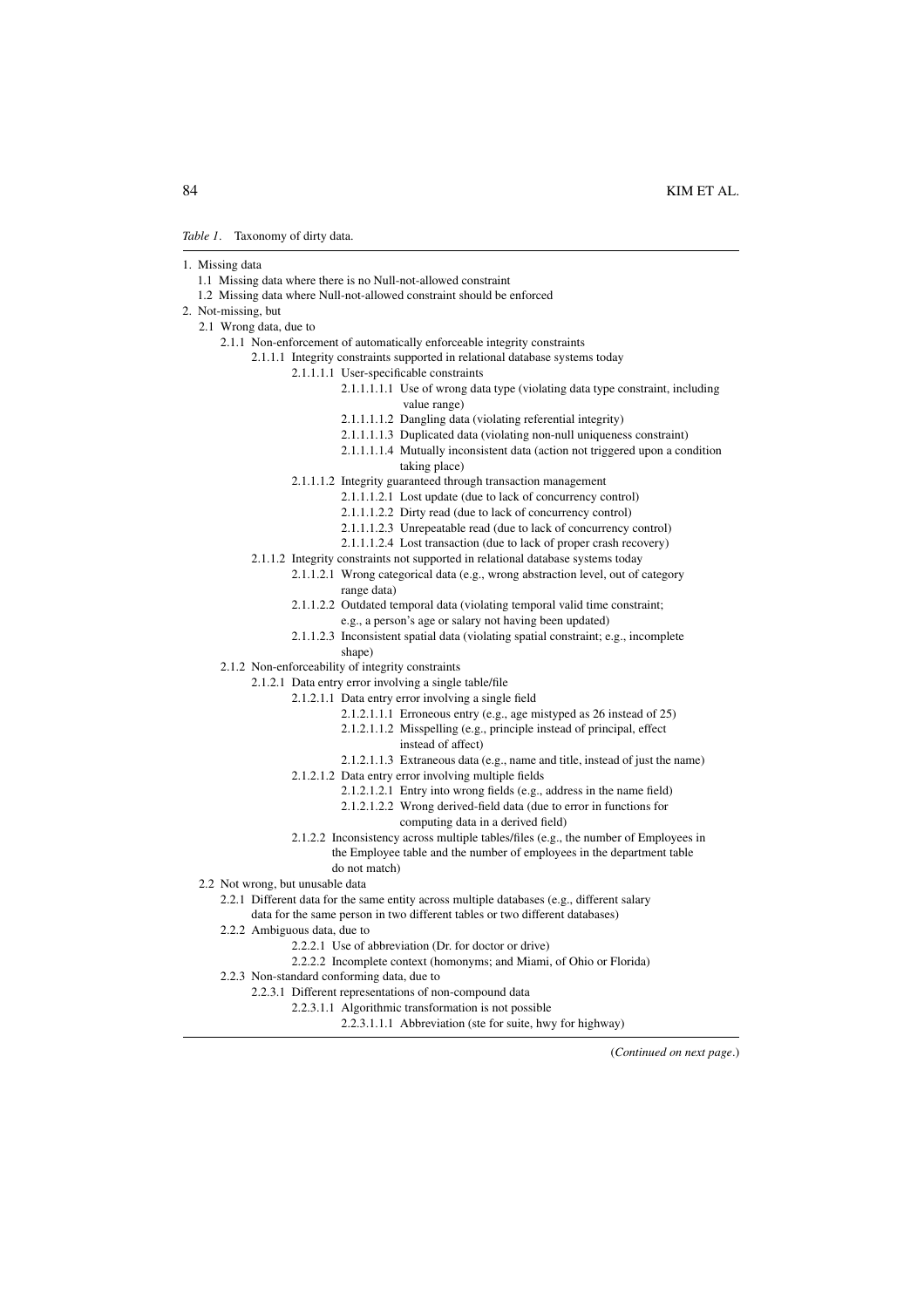*Table 1*. (*Continued*).

|  |                                                    |                             | 2.2.3.1.1.2 Alias/nick name (e.g., Mopac, Loop 1, and Highway 1;                                                            |  |
|--|----------------------------------------------------|-----------------------------|-----------------------------------------------------------------------------------------------------------------------------|--|
|  |                                                    |                             | Bill Clinton, President Clinton, William Jefferson Clinton)                                                                 |  |
|  |                                                    |                             | 2.2.3.1.2 Algorithmic transformation is possible                                                                            |  |
|  |                                                    |                             | 2.2.3.1.2.1 Encoding formats (ASCII, EBCDIC,  .)                                                                            |  |
|  |                                                    |                             | 2.2.3.1.2.2 Representations (including negative number, currency, date,                                                     |  |
|  |                                                    |                             | time, precision, fraction)                                                                                                  |  |
|  |                                                    |                             | 2.2.3.1.2.3 Measurement units (including date, time, currency, distance,<br>weight, area, volume, $\dots$ .)                |  |
|  | 2.2.3.2 Different representations of compound data |                             |                                                                                                                             |  |
|  |                                                    | 2.2.3.2.1 Concatenated data |                                                                                                                             |  |
|  |                                                    |                             | 2.2.3.2.1.1 Abbreviated version (e.g. John Kennedy for John Fitzgerald<br>Kennedy)                                          |  |
|  |                                                    |                             | 2.2.3.2.1.2 Uses of special characters (space, no space, dash, parenthesis,<br>in a social security number or phone number) |  |
|  |                                                    |                             | 2.2.3.2.1.3 Different orderings (John Kennedy vs. Kennedy, John)                                                            |  |
|  |                                                    |                             | 2.2.3.2.2 Hierarchical data (e.g. address concept hierarchy: state-county-city vs. state-city)                              |  |
|  |                                                    |                             | 2.2.3.2.2.1 Abbreviated version                                                                                             |  |
|  |                                                    |                             | 2.2.3.2.2.2 Uses of special characters                                                                                      |  |
|  |                                                    |                             | 2.2.3.2.2.3 Different orderings (city-state, state-city)                                                                    |  |
|  |                                                    |                             |                                                                                                                             |  |

The missing data node  $(1)$  is divided into  $(1.1)$  missing data due to the data being unknown or being "don't care" (when Null data is allowed), and (1.2) missing data despite the fact that missing data entry (i.e., Null data) is not allowed. It is clear that, with respect to the Null data being allowed or not, there cannot be a third child node. Missing data (1.1) is known as Null data (Date, 2000). In this case, Null data is not dirty data. However, when the data becomes known, the Null data must be replaced with the known correct data. If such replacement is not done, the data becomes dirty data. An example of category (1.1) missing data is an "Employee's supervisor" being missing (due to its not being known) within an Employee record during the initial phase of an Employee's employment. An example of category (1.2) missing data may be the "identification number" of an Employee, which is mandatory for any Employee.

The problems of Null data have been addressed in the literature in the context of relational databases. Codd (1979) proposed a three-valued logic to deal with uncertainty in relations and incorporating nulls in the relational algebra to address the missing information problem. Dey and Sarkar (1996) proposed a "probabilistic relational model", an approach to uncertainty in data values based on probability theory instead of nulls and three-valued logic. Date (1998) described a systematic approach to the missing information problem that is based on special values and two-valued logic instead of nulls and three-valued logic.

The not-missing data node (2) is split into two child nodes: wrong (and so unusable) data (2.1) and not-wrong but unusable data (2.2). It is clear that there cannot be a third child node. A wrong (and so unusable) data is data that is different from the "true value" of the data at the time the data is accessed. A not-wrong but unusable data is data that is in some sense not wrong, but can result in wrong results in a query or analysis. Examples of wrong data include the use of a character string in a field whose required data type is integer, 225 for an Employee's age, 25 as an Employee's age when in the same record the Employee's year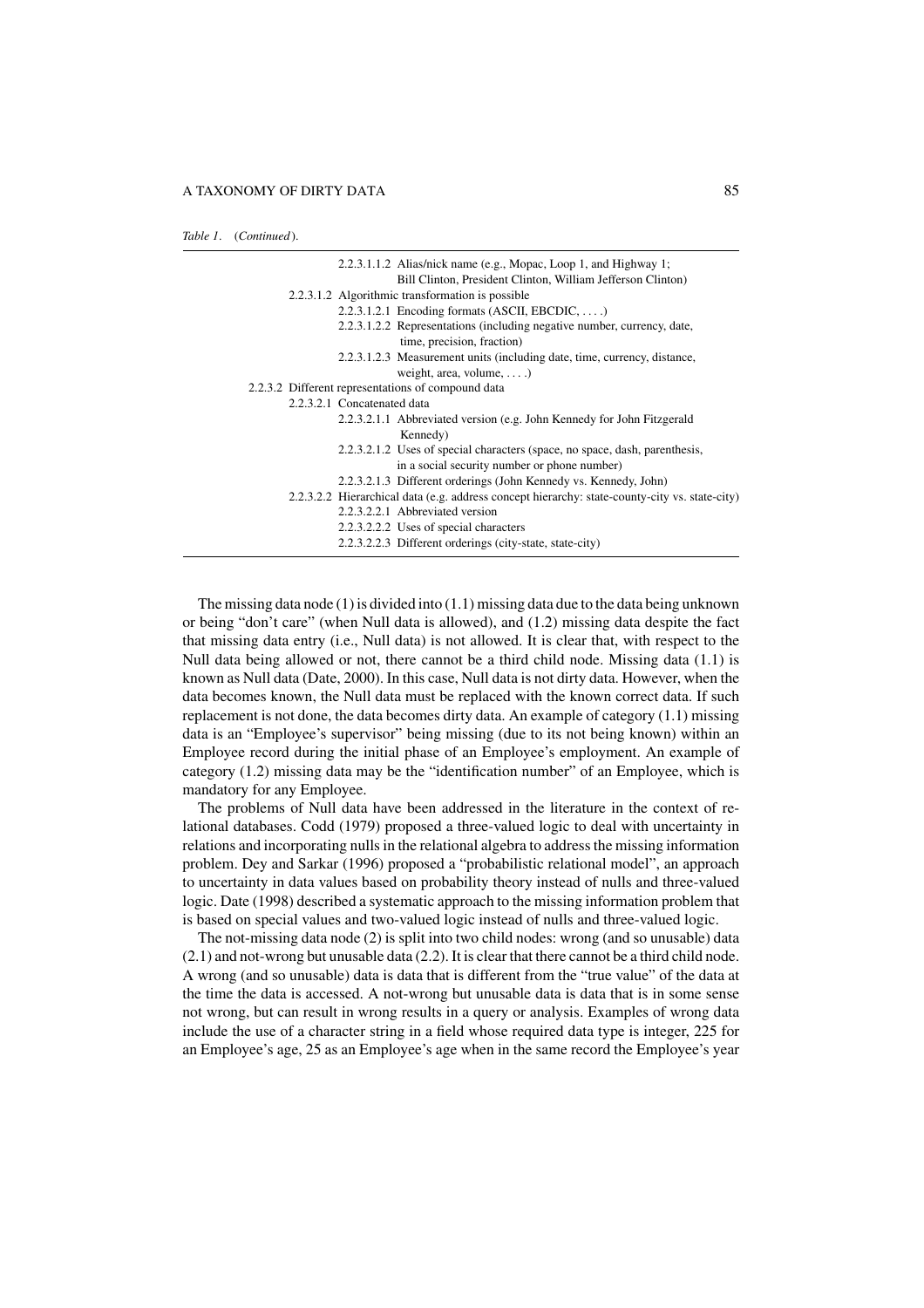of birth is entered as 1980 (i.e., the true age of the Employee is 20), misspelling "President Clinton" as "Persident Clinton", etc. Examples of not wrong but unusable data include the use of a city name "Miami" without specifying its State (Miami is a city in both the State of Florida and State of Ohio), the use of an abbreviation "ste" instead of "suite", the use of different representations of date (April 15, 4/15, 04/15), etc.

The not-wrong but unusable (2.2) data is dirty data that arises due to differences between data maintained in more than two independent databases or due to incomplete or nonstandard specification of data in one database. For example, John Smith's salary in one database is 40000, while it is 20000 in another database. Each data may be correct, as John Smith keeps two jobs. However, when the two databases are integrated, this will cause confusion. For example, also, if the address of a company is stored in a record as "ste. 256", but if the search condition in a query includes "suite \*", the query will not match the stored record. Similarly, if a query searches for stored records with "April 15" in the date field by using a search condition "4/15", the records with "April 15" will not be found.

Wrong data (2.1) branches into two child nodes: wrong data that can be prevented through automatic enforcement of integrity constraints (2.1.1), and wrong data that cannot be prevented through automatic enforcement of integrity constraints (2.1.2). Obviously, with respect to preventing wrong data through automatic enforcement of integrity constraints, there cannot be a third child node.

Wrong data that can be prevented through use of automatically enforceable integrity constraints (2.1.1) in turn is split into two child nodes in terms of whether such constraints are supported in current relational database systems  $(2.1.1.1)$  or they require, theoretically feasible, extensions to today's relational database systems (2.1.1.2). There cannot be a third child node with respect to whether certain database integrity constraints are supported or not supported in today's relational database systems.

We note that although it is not our intention by any means to limit the scope of dirty data to those that arise when using relational database systems, we have chosen to distinguish wrong data in terms of whether they can or cannot be prevented by the techniques supported in today's relational database systems. This is simply because today's relational database systems provide mechanisms to prevent 9 types of wrong data from corrupting a database. This has been well established in the database field during the past three decades. We use this fact to establish "completeness" of one major category of dirty data, namely 2.1.1.1.

Broadly, there are two types of mechanism for enforcing database integrity in today's relational database systems. They are user-specified integrity constraints  $((2.1.1.1.1)$  and  $(1.2)$ ) (Silberschatz et al., 1997) and transaction management  $(2.1.1.1.2)$  (Traiger et al., 1982; Gray and Reuter, 1993). User-specified integrity constraints include a data type (or domain) constraint on each field (2.1.1.1.1.1), referential integrity (or foreign key-primary key) constraint  $(2.1.1.1.1.2)$ , uniqueness constraint  $(2.1.1.1.1.3)$ , triggers  $(2.1.1.1.1.4)$  and Null-not-allowed constraint (1.2). We note that the users (application developers) must specify these constraints, and database systems automatically enforce them, only when they have been specified. Database systems have no way of knowing what integrity constraints to enforce, since they do not know the semantics of data.

The data type constraint enforces the type of data (and even the length and precision of data), but not the contents of the data, that can be entered in a field. For example, if the data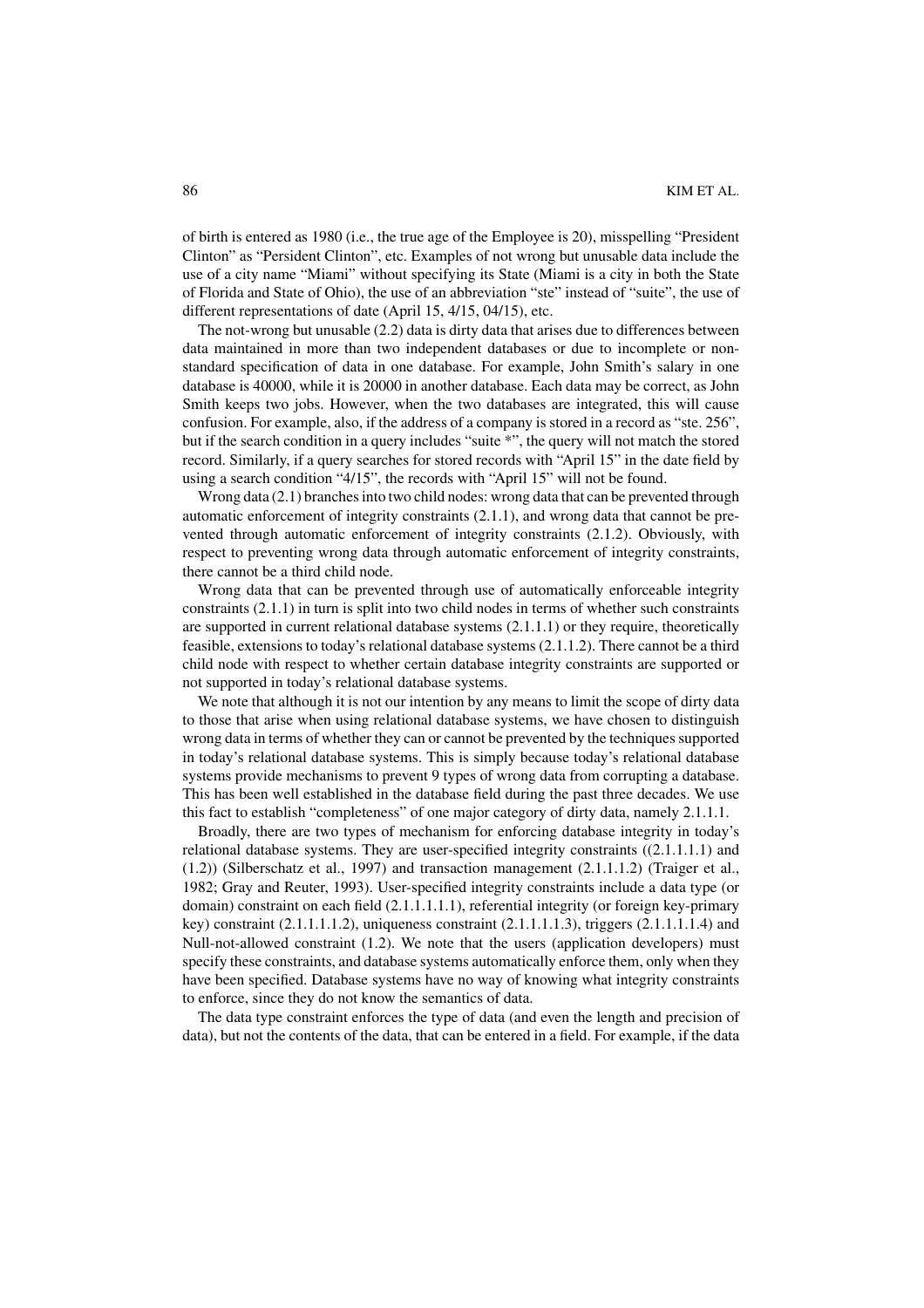type constraint that the data type of the Employee's age field is integer, the database system will prevent string data from being entered into the field. However, the database system is not able to determine if a particular Employee's age is 26 or 25, or even whether 225 is a valid age for an Employee. A special data type is the "value range" data type (e.g., integer 18..65 for Employee's age) that can be used to some extent to control the contents of data. The data type constraints enforced in today's relational database systems operate on string data, Boolean data, and continuous numerical data. In other words, support for data type constraints on categorical data is weak (we will discuss this shortly below).

The referential integrity constraint guarantees the existence of a logical linkage between data in one table and data in another table, and so prevents a dangling reference. A dangling reference arises when there is a data in one table with no counterpart in another table; for example, when there is no Department name in the Department table when there is a reference to that department name in the Department field of the Employee table. The uniqueness constraint guarantees that every data in a given field (or combination of fields) is unique and non-Null, and is imposed on "key" fields (e.g., social security number of Employees).

A wide variety of mutually inconsistent data (2.1.1.1.1.4**)** can be prevented through use of triggers. A trigger is a rule of the basic form <IF condition THEN action >. The "condition" may be any Boolean expression, and the "action" is any action that a database system can perform. For example, the (IF Employee.age  $> 69$  THEN delete Employee) trigger will result in the deletion of an Employee record when the Employee age becomes greater than 69. The trigger is a powerful mechanism that is more general than for enforcing integrity constraints on data in single records. Because of the generality of the user-specifiable "action" (and the "condition"), the trigger can be especially powerful in enforcing integrity constraints that span multiple tables/files. For example, IF Employee's job is updated to "manager" THEN insert a new record in the Department table or update the manager field in the Department table for the Employee's Department, and send a promotion-announcement email to all Employees.

Transaction management facilities (2.1.1.1.2) in today's relational database systems prevent four other types of wrong data: through concurrency control to prevent "lost update" (2.1.1.1.2.1), "dirty read"**(**2.1.1.1.2.2**)**, and "unrepeatable read" (2.1.1.1.2.3**)**; and through recovery to prevent lost transaction (2.1.1.1.2.4). We note that transaction management facilities guarantee that the four types of dirty data do not occur as long as the computer system that manages the data is not destroyed. This is a strong guarantee indeed.

When two or more transactions read and update the same data simultaneously, two types of anomaly may result. A lost update occurs when, for example, transaction T1 reads the "number of seats available in a flight" as 1, assigns it to a customer and decrements the available seat count to 0, while transaction T2 reads the same data at the same time, assigns it to another customer and decrements the available seat count to 0. In this case, one of the two updates has been lost. A dirty data read occurs when, for example, transaction T1 increments the available seat count, due to a cancellation, from 2 to 3, then transaction T2 reads the updated available seat count and assigns the 3 seats to 3 customers, and then transaction T1 aborts (thereby undoing the first update). In this case, transaction T2 has read "dirty data" (this is a term used in the context of transaction management and refers to "uncommitted"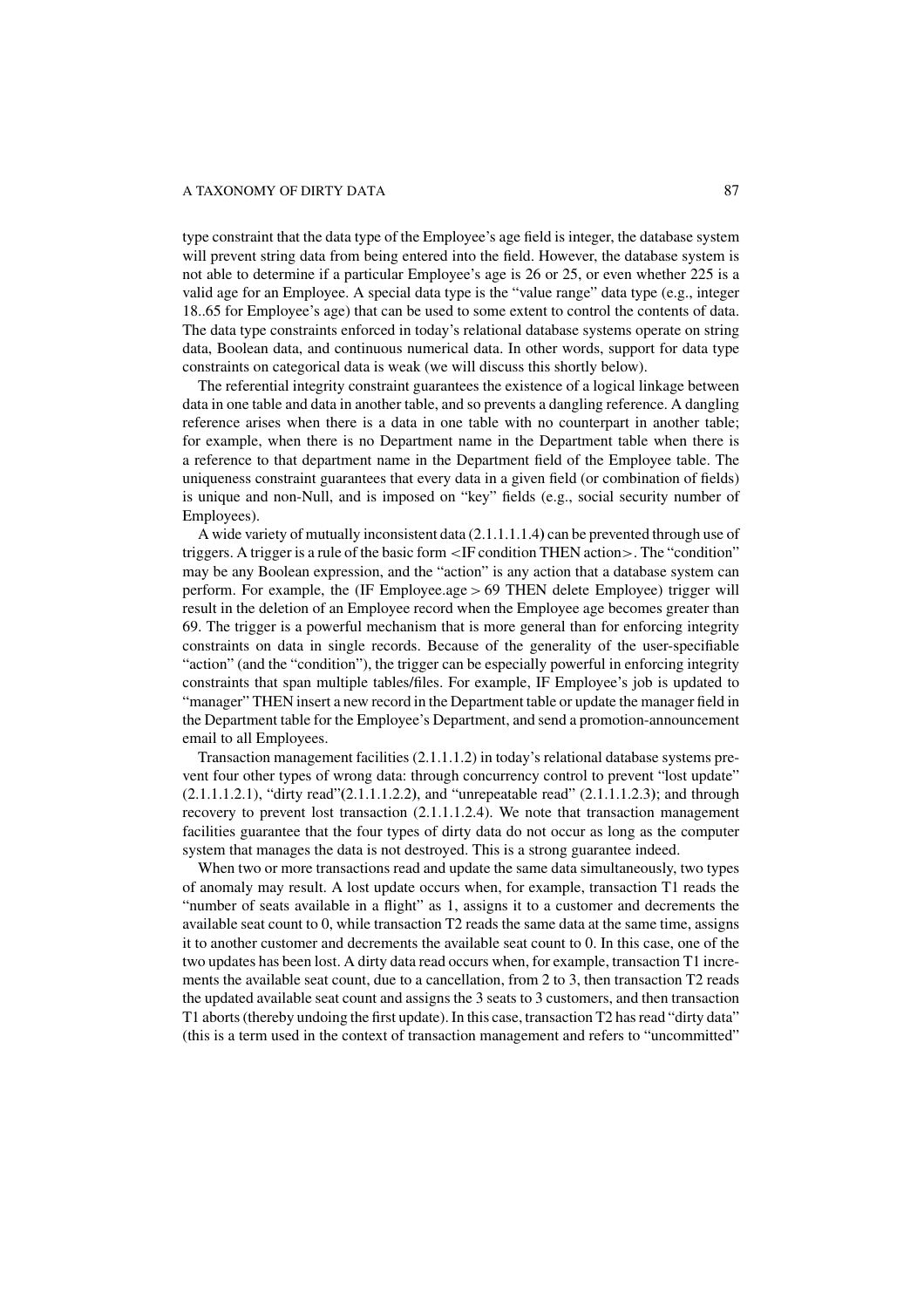data within a transaction) written by transaction T1. When transaction T1 reads "the number of available seats in a flight" and finds it to be 5, and transaction T2 updates the seat count to 10 to reflect a cancellation of five seat reservations. If transaction T1 reads the seat count again and finds the count to be 10, the read is said to be unrepeatable. Unrepeatable reads are undesirable, since the different reads means "dirty data" (uncommitted data) that is liable to change again. A "lost transaction" occurs when, for example, in a fund transfer transaction, a debit of \$200 is made against a savings account, and before the \$200 is credited to a checking account, the transaction or the computer system crashes. If the system cannot properly recover from the crash, the \$200 from the savings account will have evaporated. The "atomicity and durability" properties of transactions supported by transaction management facilities (either in relational database systems or transaction processing monitors (Gray and Reuter, 1993)) guarantee that all updates within a transaction are either committed or backed out as a single unit (atomic), and that once a transaction has committed, the effects are permanent (durable).

Wrong data that arise due to non-enforcement of integrity constraints that are not supported in today's relational database systems but that can theoretically be supported, with extensions to today's systems, (2.1.1.2) branch into three child nodes. These include integrity constraints that are possible on categorical data (2.1.1.2.1), temporal data (2.1.1.2.2), and spatial data (2.1.1.2.3). This view is well established in the database field. Despite three decades of research into temporal data (time point, time interval, time attribute hierarchy) (Snodgrass, 1995; Etzion et al., 1998) and spatial data (point, line, polygon) (Ooi, 1990; Laurini and Thompson, 1993; Schneider, 1997), today's relational database systems only support a bare minimum of capabilities for these types of data. The need to support categorical data (50 US States; income status in terms of "super-rich, rich, middle-income, poor, poverty-stricken") has recently been accentuated due to limitations in input data types that data mining algorithms can accept (Stokes et al., 1995; Berry and Linoff, 1997; Berson and Smith, 1997).

Examples of invalid categorical data include a category that is not one of the valid user-specified categories. We note that we include use of wrong abstraction levels (e.g., "frozen food" or "frozen pizza" instead of "food") as a type of wrong categorical data. One may make a case that all descendants of a node in an abstraction hierarchy (is-a-kind-of hierarchy or generalization hierarchy) are related by shared semantics, and so may be used interchangeably. However, the trouble is that today there is no database system (relational, object-oriented, or object-relational) that supports "instance-level generalization" queries, that is, retrieve any or all descendants of an instance (object). For example, it is not possible to request retrieval of any or all descendants of a "food" object from any of today's database system. Support of generalization hierarchy in object-oriented and object-relational database systems applies only to metadata (i.e., type hierarchy), not to individual instances (objects). Therefore, if "frozen food" is entered, instead of "food", a query looking for "food" will not find "frozen food"; and vice versa. Recall that we defined dirty data at the outset as data that causes an application to end up with no result or wrong result. As such, we have chosen to include wrong abstraction levels as wrong data.

The temporal data constraint specifies the time instant or time interval during which a data is valid (e.g., an Employee's salary entered in a field is no longer valid when the Employee's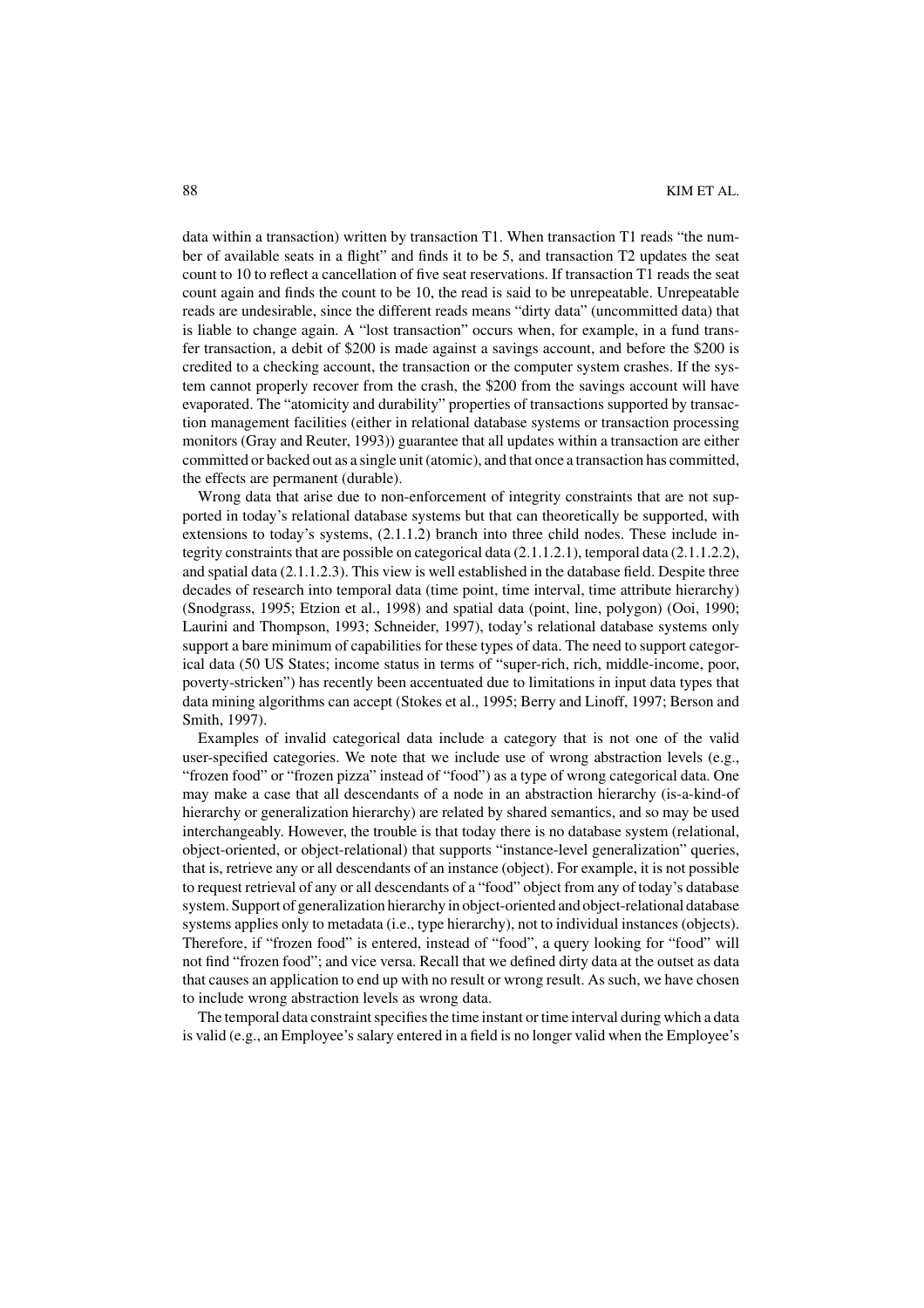salary is raised). The spatial data constraint specifies the spatial relationships that must be satisfied (e.g. the point coordinates should combine to yield a closed rectangle). The spatial constraint may involve data across multiple fields within a record, since the coordinate data may be specified in a combination of fields, rather than in a single field. It may be that future versions of object-relational database systems (Kim, 1995; Stonebraker, 1996) will provide native support for enforcing constraints on temporal and spatial data, treating them as abstract data types.

We note that one may make a case for including what we classify as "different representations of non-compound data" (2.2.3.1) and "different representations of compound data"  $(2.2.3.2)$  as child nodes of  $(2.1.1.2)$ . If one takes the view that different representations of the same data can be prevented if a standard representation is specified and enforced as a form of integrity constraint, then these types of dirty data may be regarded as wrong data. However, if one takes the view that even if a single standard representation is enforced, if more than one database is to be integrated, the differences will cause a conflict that must be resolved. Then these different representations of the same data are indeed not wrong data, but simply unusable until a single standard is to be adopted and non-conformed representations are brought to conformance. We take the latter view.

Wrong data that cannot be prevented through use of automatically enforceable integrity constraints (2.1.2) is beyond control by today's or near-term future database technology. This category includes situations where it is practically impossible to even specify integrity constraints. For example, how would one go about preventing a person from misspelling "principal" (as principle), "effect" (as affect), "Deng Xiao-Ping" (as Dong Shaw Ping), etc.? Also, how would a data processing system know, without some type of cross-reference checks, that an Employee's age has been correctly entered, even if there is a data value range constraint imposed on the age field? In any case, this type of wrong data is divided into wrong data occurring within a single table or file  $(2.1.2.1)$ , and one occurring across multiple tables or files (2.1.2.2). With respect to whether a wrong error occurs within a single table or multiple tables, it is clear that there is no third alternative.

Wrong data within a single table (2.1.2.1) is split into two child nodes: wrong data due to data entry error involving a single field (2.1.2.1.1) and data entry error arising from inconsistency among data in more than one field (2.1.2.1.2). Again, with respect to the number of fields involved, there cannot be a third child node of (2.1.2.1).

We decompose (2.1.2.1.1) into three types of wrong data (2.1.2.1.1.1 through 2.1.2.1.1.3). Although we have not been able to come up with additional child nodes, given the "creative" way in which people can make data entry errors (Vality Technology Inc.) and the subtle semantics of data, we suspect that a few additional types of wrong data may be possible under (2.1.2.1.1). One possible child node is wrong data due to inconsistency among data in multiple fields. For example, if the "age" field has 25, and the "birth year" field has 1980, at least one of the data is wrong. Wrong data involving spatial data, as we have seen above, tends to fall into this type. However, because of the existence of wrong data type (2.1.1.1.1.4 mutually inconsistent data), we have chosen not to create a new child node of  $(2.1.2.1.1).$ 

An example of an erroneous entry (2.1.2.1.1.1) is 26 for an Employee's age, rather than 25, due to a slippery finger. Wrong data due to misspelling (2.1.2.1.1.2) is obvious. An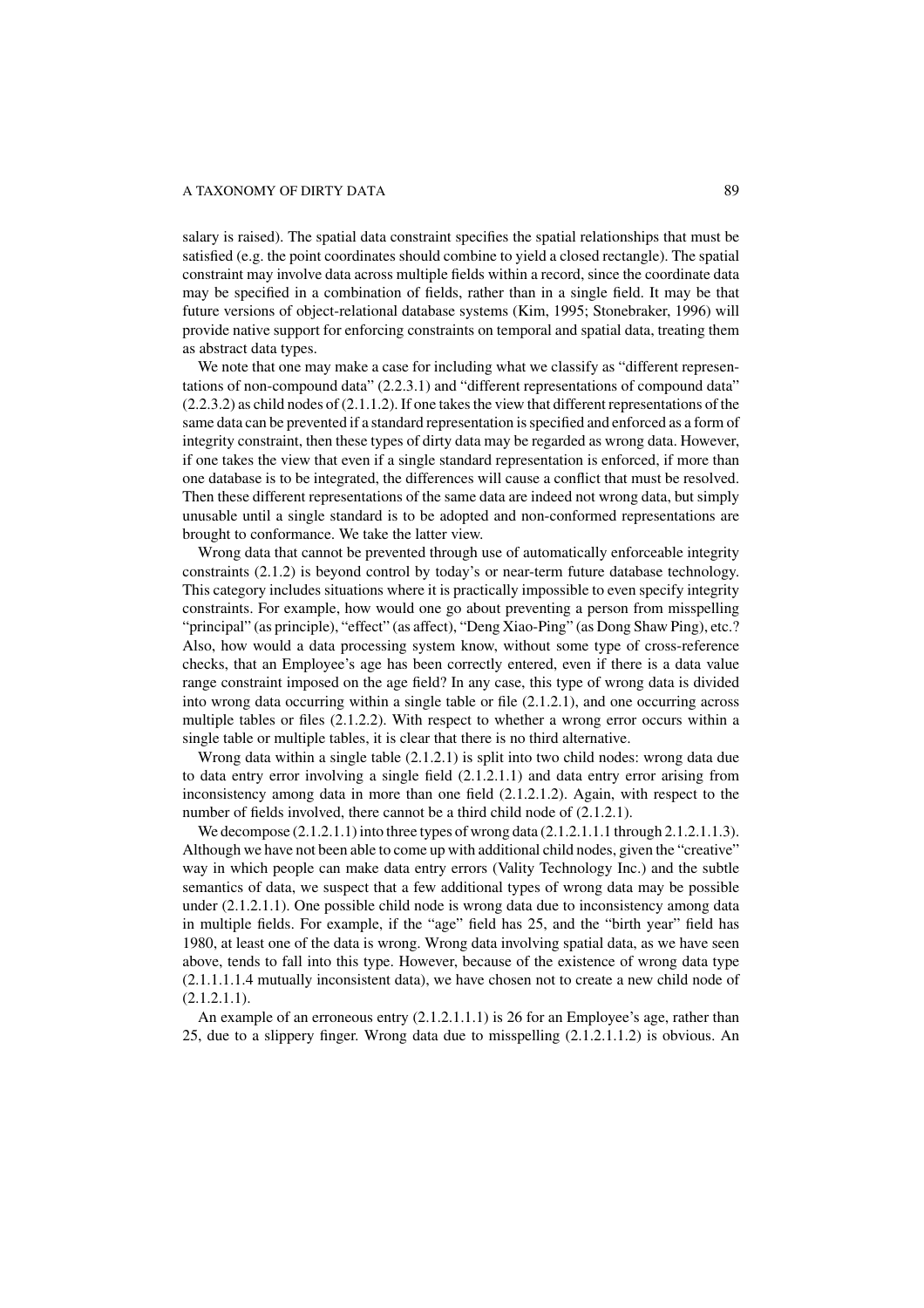example of an extraneous data (2.1.2.1.1.3) is the entry of a name and title (John Williams, President and CEO) in the "name" field.

The wrong data due to data entry error involving multiple fields (2.1.2.1.2) is split into two nodes: entry into wrong fields, and wrong derived-field data from stored data. Here again, we suspect that a few additional types of wrong data may be possible under (2.1.2.1.2). An example of an entry into wrong fields (2.1.2.1.2.1) is the entry of a street address in the "name" field. The wrong data due to wrong derived-field data (2.1.2.1.2.2) arises due to errors in computing data for a derived field. Examples include a miscalculation of an Employee's net income by mis-computing the tax; and mis-concatenation of the street address, county, city, and state in a wrong order.

Wrong data that manifests as different data for the same real-world entity or concept across multiple tables/files (2.1.2.2) arises because integrity constraints that encompass all semantically related tables are not specified and enforced. An example is the situation where the number of Employees that is obtained by counting the number of records in the Employee table is different from the number of Employees that is obtained by summing the number of Employees in each Department in the Department table. Many wrong data of this type can be controlled by use of the triggers. But there are situations that may be difficult to control using triggers, especially when the condition that activates the action part of the trigger reads dirty data (e.g., misspelled string, string with incomplete context).

The not-wrong but unusable data (2.2) is decomposed into three child nodes: unusable due to differences across multiple databases (2.2.1), unusable due to ambiguity (2.2.2), and unusable due to non-conformance to standards (2.2.3). We have not been able to come up with a fourth possibility. As we observed earlier, the not-wrong but unusable data may be regarded as wrong data if such data has been entered despite the presence of constraints or policies for adopting a single standard representation. However, if more than one independent database is to be integrated, they become unusable in the context of the integrated database, even if they are each correct. One may point out that the same situation arises if, for example, data has been entered in different databases using different data types, different integrity constraints, different number of fields to represent certain data (e.g., Employee's home address), etc. This is a valid view, of course. However, this is an issue of schema (metadata)-level heterogeneity, and is outside the scope of this paper. We refer readers interested in classifying and neutralizing schema-level heterogeneity to Kim and Seo (1991) and Kim et al. (1993).

As an example of different data for the same entity (2.2.1), the "salary" data for an Employee may be entered in one database as "54000", while for the same Employee it may appear in another database as "48000". The difference may be due to the fact that the Employee has two jobs, and both "salary" data are correct.

The ambiguous data (2.2.2) is decomposed into two child nodes: ambiguity due to use of abbreviation (2.2.2.1) and ambiguity due to incomplete context (2.2.2.2). Again, we have not been able to come up with another possibility. An example of ambiguous data due to use of abbreviation is "MS", which may stand for "Microsoft", "MicroStrategy", "Morgan Stanley", etc. (as a name of a corporation). Examples of ambiguous data due to incomplete context include the aforementioned city name "Miami", which may be in the State of Florida or the State of Ohio; and homonyms hot (temperature) and hot (spice), pool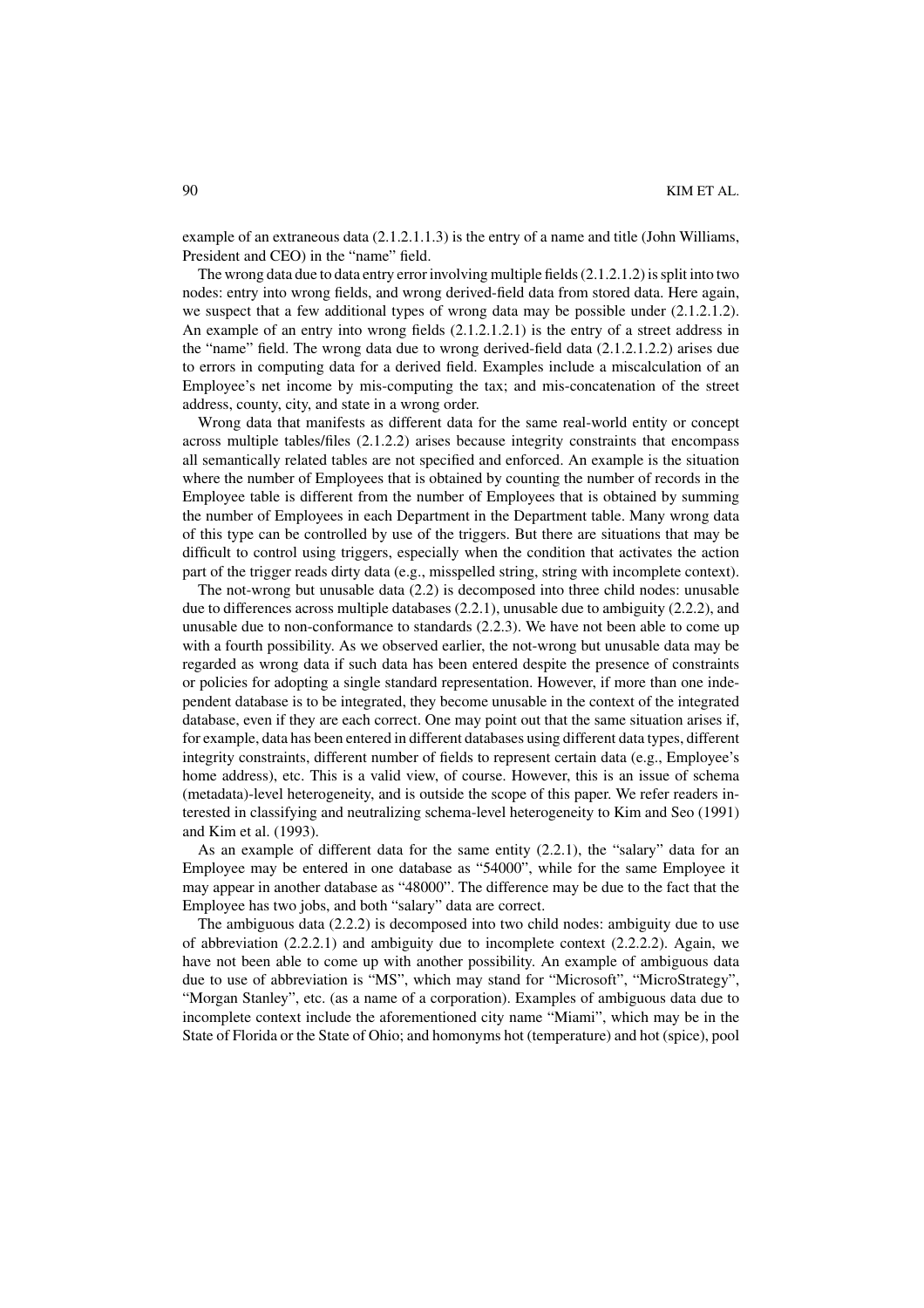## A TAXONOMY OF DIRTY DATA  $91$

(billiard) and (swimming) pool, etc. Certain homonyms are likely to be inserted, correctly, in the same field (of different records), and can lead to erroneous answers to certain types of query.

Unusable data due to non-conformance to standards (2.2.3) is divided into two child nodes: different representations of non-compound data (2.2.3.1), and different representations of compound data (2.2.3.2). A third child node is not possible.

We note that there have been various proposals for representing incomplete data in the context of relational databases. One is to allow set-valued attributes, along with extended semantics of relational operators (Buckles and Petry, 1982). Others attempted to incorporate possibility distributions, fuzzy sets and rough sets into relational databases (Zemenkova and Kandel, 1985; Galindo et al., 2001; Sozat and Yazici, 2001). Recently, the use of an information-theoretic connectionist network has been proposed to discover unreliable data in a relational database (Maimon et al., 2001).

Different representations of non-compound data (2.2.3.1) branches into two child nodes: one for which algorithmic transformation is not possible (2.2.3.1.1), and one for which algorithmic transformation is possible (2.2.3.1.2). A third child node is not possible. Different representations of non-compound data for which algorithmic transformations are not possible (2.2.3.1.1) includes two child nodes: use of abbreviation (2.2.3.1.1.1) and use of alias/nick name (2.2.3.1.1.2). One representation may be mapped to a standard representation only via a mapping table, address directory, etc., and there may be multiple equivalent representations for each standard representation. Examples of abbreviation (2.2.3.1.1.1) are "hwy" for "highway", and "ste" for "suite". Examples of aliases or nicknames (2.2.3.1.1.2) are "Mopac", "Loop 1" and "Highway 1" for the same highway in Austin, Texas; President Clinton, Bill Clinton, and William Jefferson Clinton for the same person.

Different representations of non-compound data for which algorithmic transformations are possible (2.2.3.1.2) includes three child nodes: encoding formats (2.2.3.1.2.1), representations (2.2.3.1.2.2), and measurement units (2.2.3.1.2.3). We have not been able to come up with another possibility. Examples of encoding formats are ASCII and EBCDIC; and male and female in the sex field of an Employee into m and f. Examples of representations are for negative number (−250 or (250)), currency (−\$250, (\$250), −250.39, (250.39)), date (April 15, 4/15), time (1:25:30, 85:30), precision (single vs. double precision), fraction (quarter, eighth)—that is, at least those supported in Microsoft Excel spreadsheet. Examples of measurements are for date (in units of 100 days), time (in units of 15 minutes), currency (in units of thousand dollars), distance (yard vs. meter), weight (pound vs. kilogram), area (square feet vs. square meters), volume (gallon vs. liter), etc.

Different representations of compound data (2.2.3.2) is split into two child nodes: concatenated data (2.2.3.2.1) and hierarchical data (2.2.3.2.2). A concatenated compound data is data that consists of two or more elements, such as a person's name (first name, middle initial, last name) or street address (apartment number, number, street). Ordering among the elements of a concatenated data is important. However, there is no conceptual hierarchy implied among the elements; that is, the last name does not "include" the first name, or vice versa. A hierarchical compound data is basically a concatenated data in which there is a concept hierarchy implied among some of the elements of the data. With respect to the structure of a compound data, it is clear that a third child node is not possible.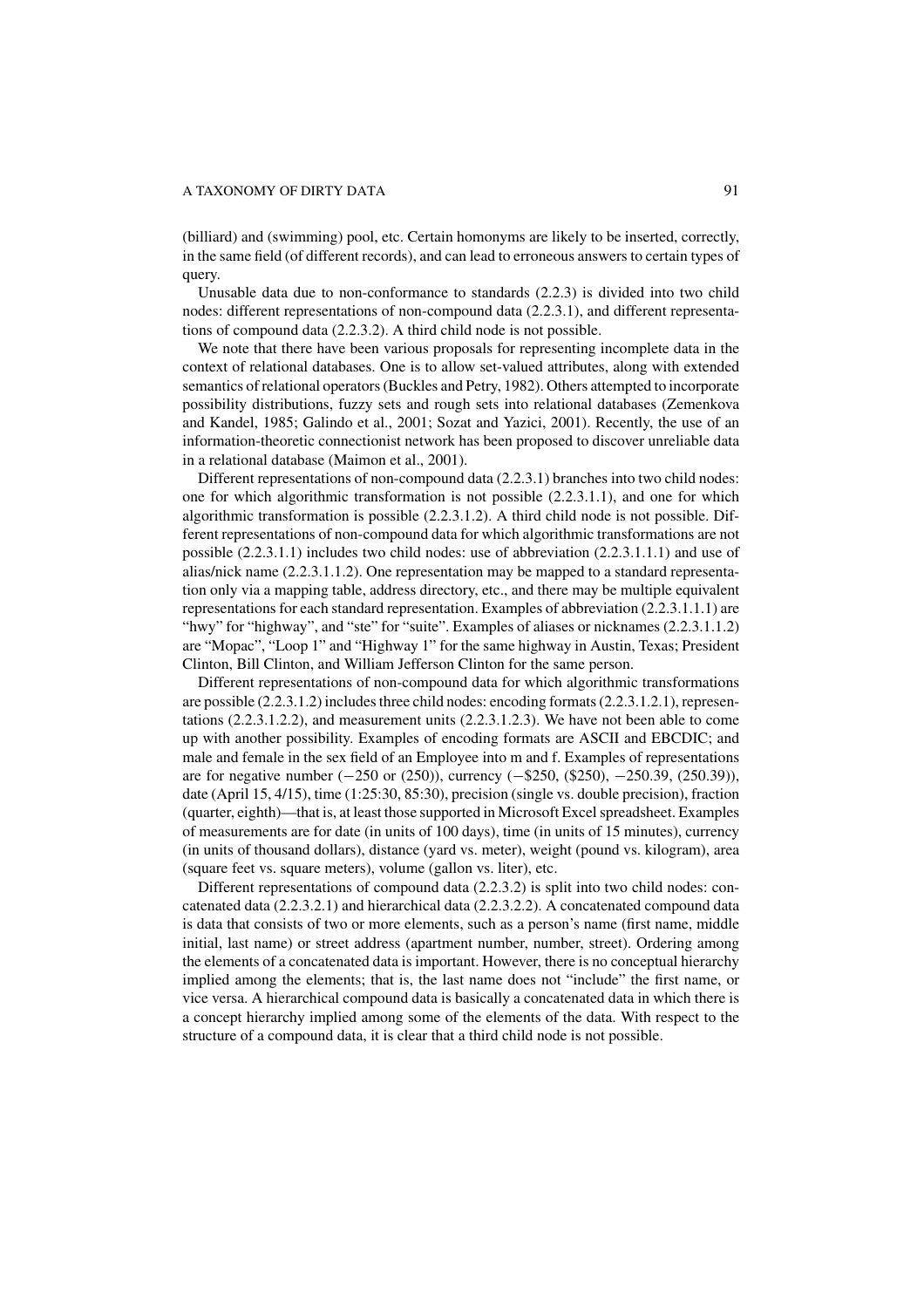We note that non-conformance to standards by compound data may come in a variety of ways. Accordingly,  $(2.2.3.2.1)$  and  $(2.2.3.2.2)$  are each split into three child nodes: abbreviated version, uses of special characters, and different orderings. We have not been able to come up with a fourth possibility. An example of the use of abbreviated versions in a concatenated data is the use of a person's name without the middle name, such as John Kennedy rather than John Fitzgerald Kennedy. An example of the use of special (delimiting) characters in a concatenated data is the representation of the telephone number (512-249- 9759 vs. 5122499759 vs. (512) 249-9759). An example of the use of different orderings in a concatenated data is (John Kennedy vs. Kennedy, John). An example of the use of an abbreviated hierarchical compound data is an address hierarchy, street address-city-state, rather than the full hierarchy of street address-city-county-state-zip code. An example of the use of special characters in a hierarchical compound data is (Texas, Williamson, Austin vs. Texas, (Williamson), Austin). An example of the use of different orderings for a hierarchical compound data is (Texas, Williamson, Austin vs. Austin, Williamson, Texas).

#### **3. Taxonomy of techniques for dealing with dirty data**

The taxonomy of dirty data that we developed in Section 2 immediately becomes of significant value. Table 2 shows the dirty data taxonomy of Table 1 with summaries of techniques for preventing, checking or repairing each type of dirty data. A sad conclusion that one can readily draw from an examination of Table 2 is that commercial data quality tools today do not address many types of dirty data, and most types of dirty data require "eyeballing", that is, examinations and repairs by humans with domain expertise for data analysis applications.

We note that of the 33 leaf-level dirty data types, at least 25 of them require intervention by a domain expert today. Of the 33 leaf-level dirty data types, only 9 can be prevented automatically (1.2, 2.1.1.1.1.1 through 2.1.1.1.1.4, and 2.1.1.1.2.1 through 2.1.1.1.2.4); and 8 of the 9 require the users to specify the constraints (the only exception being 2.1.1.1.2.4 prevention of lost transactions).

Various commercial software tools for creating data warehouses or transforming data for multidimensional analysis or data mining provide several ways to replace missing data (1.1) (SAS Institute Inc., 1999). They typically allow the users to replace missing data in a field with a mean value (arithmetic average), median value (the 50th percentile), midrange (average of a range between the maximum and minimum values), etc.

Commercial data quality tools, such as Trillium, First Logic and Vality, have been engineered over many years and are proving highly helpful in converting names and addresses in several countries into their standard and complete representations, with the aid of country-wide directories of names and addresses (Vality Technology Inc.; First Logic Inc.; Trillium). For example, these tools can even detect and correct wrongly entered street addresses. However, their usefulness is limited largely to helping detect erroneous and nonstandard forms of names and addresses. In our taxonomy, they are applicable to only about 11 leaf-level dirty data types: (2.1.2.1.1.2—misspelling), (2.2.2.1—ambiguity due to use of abbreviation), (2.2.2.2—ambiguity due to incomplete context), (2.2.3.1.1.1—non-standard conformance by use of abbreviation), (2.2.3.1.1.2—non-standard conformance by use of aliases/nicknames), (2.2.3.2.1.1 through 2.2.3.2.1.3—concatenated compound data), and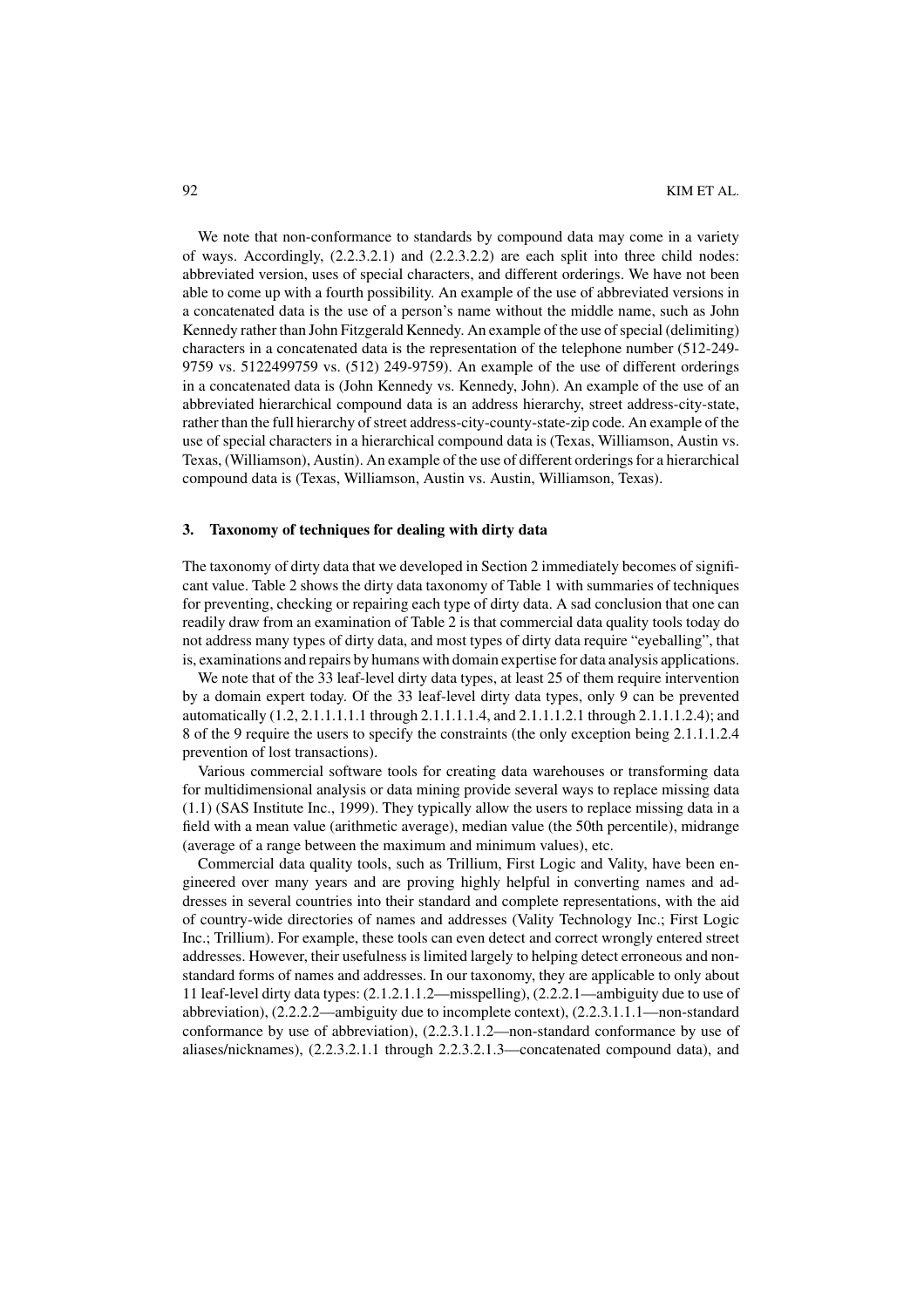*Table 2*. Taxonomy of dirty data for dealing with dirty data.

1. Missing data 1.1 Missing data where there is no Null-not-allowed constraint [filling in a representative data (including Null), or *intervention by a domain expert*] 1.2 Missing data where Null-not-allowed constraint should be enforced [disallow non-entry] 2. Not-missing, but 2.1 Wrong data, due to 2.1.1 Non-enforcement of automatically enforceable integrity constraints 2.1.1.1 Integrity constraints supported in relational database systems today 2.1.1.1.1 User-specificable constraints 2.1.1.1.1.1 Use of wrong data type [type checking on data entry, or data profiling with *intervention by a domain expert*] 2.1.1.1.1.2 Dangling data [referential integrity constraint, or data profiling with *intervention by a domain expert*] 2.1.1.1.1.3 Duplicated data [uniqueness integrity constraint, or data profiling with *intervention by a domain expert*] 2.1.1.1.1.4 Mutually inconsistent data [set triggers, or *intervention by a domain expert*] 2.1.1.1.2 Integrity guaranteed through transaction management 2.1.1.1.2.1 Lost update [2-phase locking and share/exclusive locking] 2.1.1.1.2.2 Dirty read [2-phase locking and share/exclusive locking] 2.1.1.1.2.3 Unrepeatable read [2-phase locking and share/exclusive locking] 2.1.1.1.2.4 Lost transaction [transaction management facility with log-based recovery] 2.1.1.2 Integrity constraints not supported in relational database systems today 2.1.1.2.1 Wrong categorical data [use of a category lookup table or a pre-built computerized abstraction hierarchy, or *intervention by a domain expert*] 2.1.1.2.2 Outdated temporal data [method for enforcing a temporal constraint, *or intervention by a domain expert*] 2.1.1.2.3 Inconsistent spatial data [method for enforcing a spatial constraint, *or intervention by a domain expert*] 2.1.2 Non-enforceability of integrity constraints 2.1.2.1 Data entry error involving a single table/file 2.1.2.1.1 Data entry error involving a single field 2.1.2.1.1.1 Erroneous entry [*intervention by a domain expert*] 2.1.2.1.1.2 Misspelling [run a spell-checker, and/or *intervention by a domain expert* or just someone who can spell] 2.1.2.1.1.3 Extraneous data [*intervention by a domain expert* or someone who can edit] 2.1.2.1.2 Data entry error involving multiple fields

(*Continued on next page*.)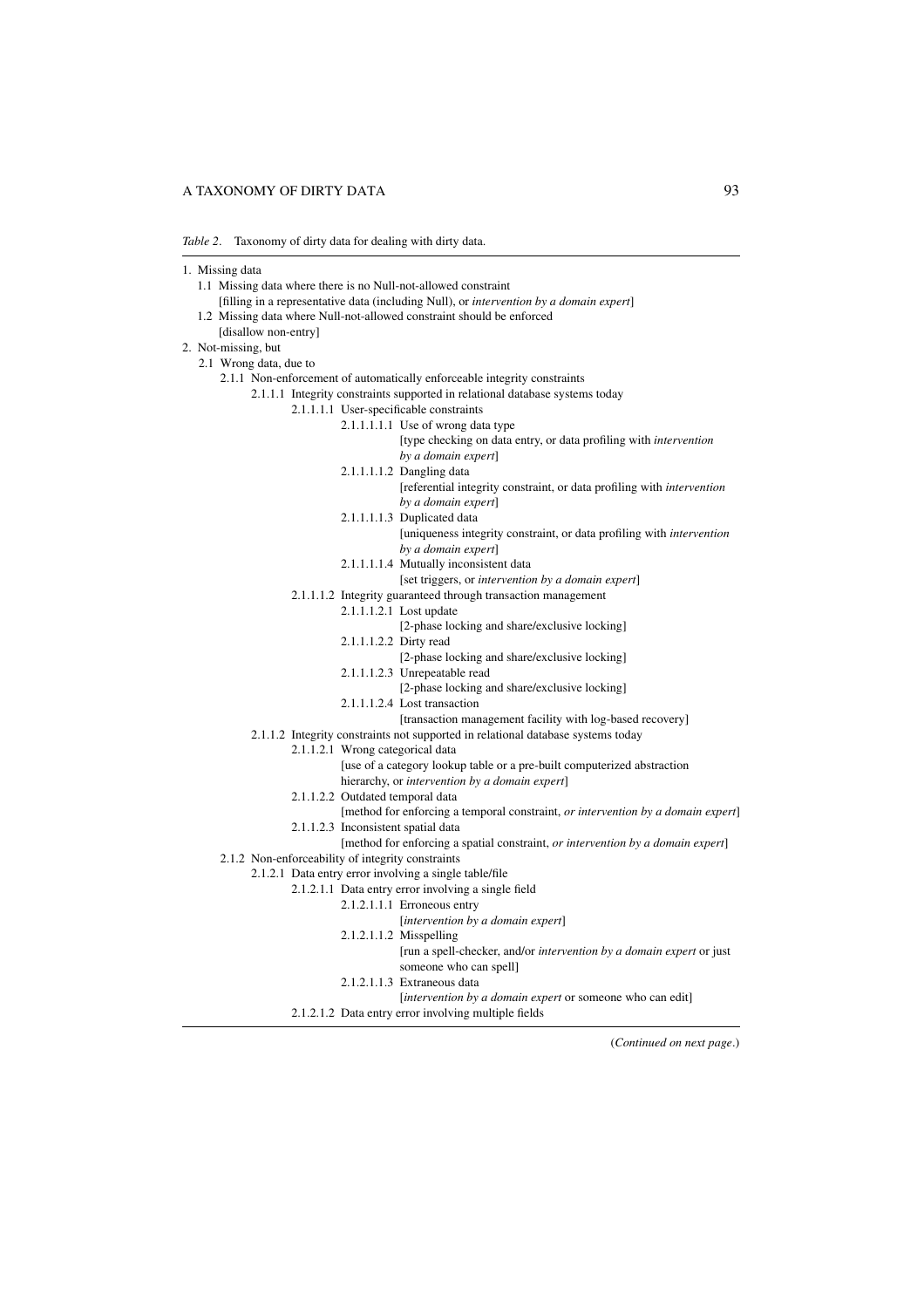| Table 2. | (Continued). |
|----------|--------------|
|----------|--------------|

#### 2.1.2.1.2.1 Entry into wrong fields

- [*intervention by a domain expert* or someone who can edit]
- 2.1.2.1.2.2 Wrong derived-field data
	- [*intervention by a domain expert*, fix the function and reapply]
- 2.1.2.2 Inconsistency across multiple tables/files [*intervention by a domain expert*]
- 2.2 Not wrong, but unusable data
- - 2.2.1 Different data for the same entity across multiple databases
		- [*intervention by a domain expert*]
	- 2.2.2 Ambiguous data, due to
		- 2.2.2.1 Use of abbreviation
			- [use of a name and address lookup table, use of an abbreviation dictionary,
			- and/or *intervention by a domain expert*]
		- 2.2.2.2 Incomplete context
			- [use of a name and address lookup table, use of a thesaurus, and/or *intervention by the domain expert*]
	- 2.2.3 Non-standard conforming data, due to
		- 2.2.3.1 Different representations of non-compound data
			- 2.2.3.1.1 Algorithmic transformation is not possible
				- - 2.2.3.1.1.1 Abbreviation
						- [use of a name and address lookup table, use of an abbreviation dictionary, and/or *intervention by a domain expert*]
					- 2.2.3.1.1.2 Alias/nick name
						- [use of a name and address lookup table, and/or *intervention by a domain expert*]
						-
				- 2.2.3.1.2 Algorithmic transformation is possible 2.2.3.1.2.1 Encoding formats
					-
					- [use of encoding tables, conversion algorithms/software] 2.2.3.1.2.2 Representations
						- [use of conversion algorithms/software]
					- 2.2.3.1.2.3 Measurement units
						- [use of conversion algorithms/software]
			- 2.2.3.2 Different representations of compound data
				- 2.2.3.2.1 Concatenated data

# 2.2.3.2.1.1 Abbreviated version

- [use of lookup tables such as a zip-code and phone directory, and/or *intervention by a domain expert*]
- 2.2.3.2.1.2 Uses of special characters
	- [use of lookup tables such as a zip-code and phone directory, and/or *intervention by a domain expert*]
- 2.2.3.2.1.3 Different orderings
	- [use of lookup tables such as a zip-code and phone directory, and/or *intervention by a domain expert*]
- 2.2.3.2.2 Hierarchical data
	- 2.2.3.2.2.1 Abbreviated version
		- [use of lookup tables such as a nationwide address directory, and/or *intervention by a domain expert*]
		- 2.2.3.2.2.2 Uses of special characters
			- [use of lookup tables such as a zip-code and phone directory, and/or *intervention by a domain expert*]
		- 2.2.3.2.2.3 Different orderings
			- [use of lookup tables such as a zip-code and phone directory, and/or *intervention by a domain expert*]
				-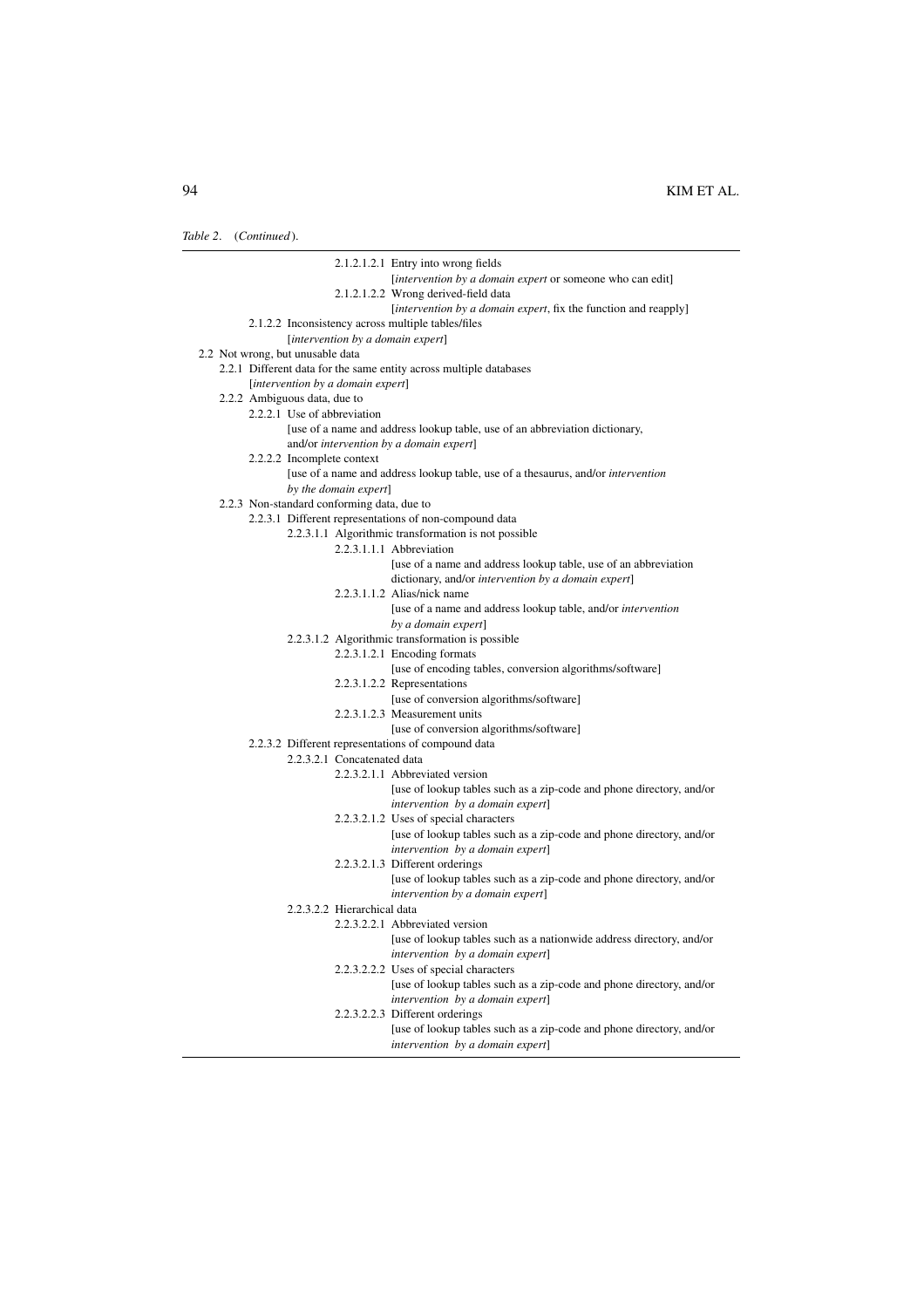#### A TAXONOMY OF DIRTY DATA  $95$

(2.2.3.3.2.1 through 2.2.3.2.2.3—hierarchical compound data). They are not even capable of dealing with all or most situations in any of these 11 dirty data types.

Five wrong data types can be prevented by having user-specified integrity constraints enforced by database and transaction processing systems, as we have shown in the previous section. These are (1.2—missing data where Null is not allowed), (2.1.1.1.1.1—wrong data type for a field), (2.1.1.1.1.2—dangling reference where it is not allowed), (2.1.1.1.1.3 duplicated data where duplicate is not allowed), and (2.1.1.1.1.4—complex constraints enforced through the trigger). When these types of wrong data entered into the database, and there is no metadata that describes such constraints, a technique known as "data profiling" (Olson) can be used to deduce such constraints (i.e., metadata) from the data. Due to the presence of dirty data or missing data, data profiling can deduce only the statistical likelihood of the constraints. Data profiling in general requires repeated scanning of all records in a table, and is highly time-consuming. There are some data profiling tools on the market, such as one from Evoke Software (Olson).

Four wrong data types, (2.1.1.1.2.1), (2.1.1.1.2.2), (2.1.1.1.2.3) and (2.1.1.1.2.4), can be prevented by utilizing transaction management facilities that are provided in a database system or transaction processing monitors. Transaction management facilities include a two-phase locking mechanism, multiple levels of isolation (of a transaction from other concurrent transactions), and log-based recovery mechanism.

Integrity constraints may be specified on categorical, temporal, and spatial data in userdefined methods for use in preventing or repairing wrong data types (2.1.1.2.1), (2.1.1.2.2) and (2.1.1.2.3), respectively. Object-oriented database systems or object-relational database systems provide the infrastructure for supporting such user-defined methods, but not relational database systems.

Most of the wrong data types (2.1.2) can only be repaired or prevented manually or semimanually by human experts. A few of them can be repaired or prevented through use of tools. For example, wrong data due to misspelling (2.1.2.1.1.2) can be checked by running a spell checker; but spell checkers do not detect all typographical mistakes and often cannot detect mistakes, for example, in people's names and addresses.

The use of a name and address directory, a telephone directory, conversion tables, and a thesaurus are useful to a good extent for repairing or checking not-wrong but unusable data (2.2). However, they cannot be used to repair or check all types of unusable data, and domain experts need to step in. Typically, domain experts check and repair unusable data using these means as tools.

### **4. Impact of dirty data on data mining**

If a "high" proportion of the dataset on which a data mining algorithm runs is dirty, obviously one cannot expect accurate results. Dirty data has varying degrees of adverse impact on all data mining algorithms. However, it is difficult to quantify or definitively characterize the impact, because of the statistical nature of the computations performed by the algorithms, data transformations that some of the algorithms require, different tolerances for noise (dirty or exceptional data) by different algorithms, and the nature of the applications for which the algorithms are run.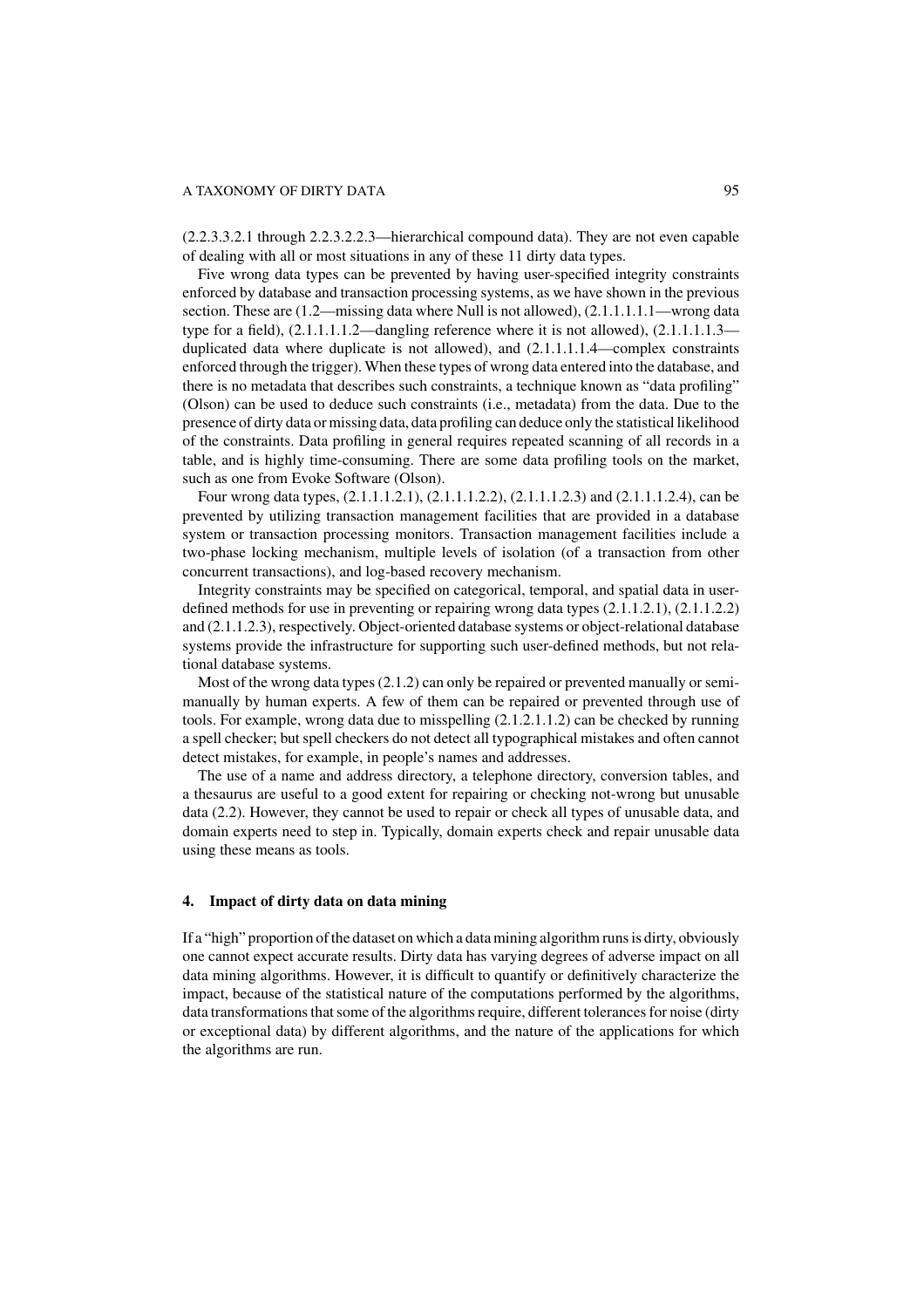For the purpose of understanding the impact of dirty data on data mining algorithms, dirty data of all types may be reduced simply to wrong data, which in turn may be classified into wrong numerical data, wrong string data, and missing data. Certain data mining algorithms, such as association rules, can use numerical or string data "as is", that is, without requiring it to be first transformed into a different format. However, data mining algorithms such as the neural networks require data of any type to be transformed to numerical data between 0 and 1. Such algorithms as decisions trees require data to be transformed to categorical data. Missing data may simply be excluded from computation or filled in with data automatically generated by the data-cleansing component of a data mining algorithm.

A wrong numerical data (10,000, instead of 1,000) or a wrong string data ("New York", instead of "New Jersey") or a missing data, when used without transformation, is likely to contribution to producing an unreliable result, depending on the proportion of wrong or missing data relative to the entire dataset. A wrong numerical data or a wrong string data, when transformed to a categorical data or a numerical data between 0 and 1, is also likely to fall into a wrong category or a wrong numeric representation. A missing data, whether it is excluded in a computation or filled in with some "representative" data, is also likely to contribute to an incorrect result. Clearly, if the proportion of dirty data that results in wrong transformation or the proportion of missing data is "high", relative to the entire dataset, the results of data mining are likely to be unreliable. However, the magnitude of error relative to data transformation also matters. For example, a numeric data representing salary, 75,500 instead of 75,400, when converted to a categorical data in granules of 10,000, will not impact the result; but 100,000, instead of 10,000 will.

The impact of dirty data also depends on data mining algorithms. Certain data mining algorithms, such as decisions trees, neural networks, and Bayesian networks, require training (and testing, and evaluation). The presence of a high proportion of dirty data in the training dataset and/or the testing dataset is likely to render the resulting model less than reliable. If the dataset is not to be properly cleansed before being used for training and testing a model, at least a larger dataset should be used to reduce the impact of dirty data. Decision trees are known to be susceptible to noises, particularly if the trees are of higher order than two (binary trees) (Berry and Linoff, 1997). Neural networks are also known to be susceptible to noises. Bayesian networks are relatively less sensitive to noises arising from missing data by filling it using sampling and distribution methods. Certain data mining algorithms such as memory-based reasoning (K-nearest neighbor algorithm) and automatic cluster analysis (K-means algorithm) require formulation and use of distance functions, measures of association and similarity. The distance functions and measures of association and similarity are computed on the basis of data in the dataset. If the data used in computing these is dirty, they in turn are faulty, and the results of the algorithms become unreliable.

Even for the same data mining algorithm, the impact of dirty data depends on the application. For example, an application that aims to discover certain broad patterns is more tolerant of dirty data than one that aims to discover certain infrequently occurring patterns. In certain situations, a small number of outlying data is of primary interest (e.g., detecting failure situations involving automobile parts). In such situations, a "very low" proportion of dirty data contributes directly to wrong results.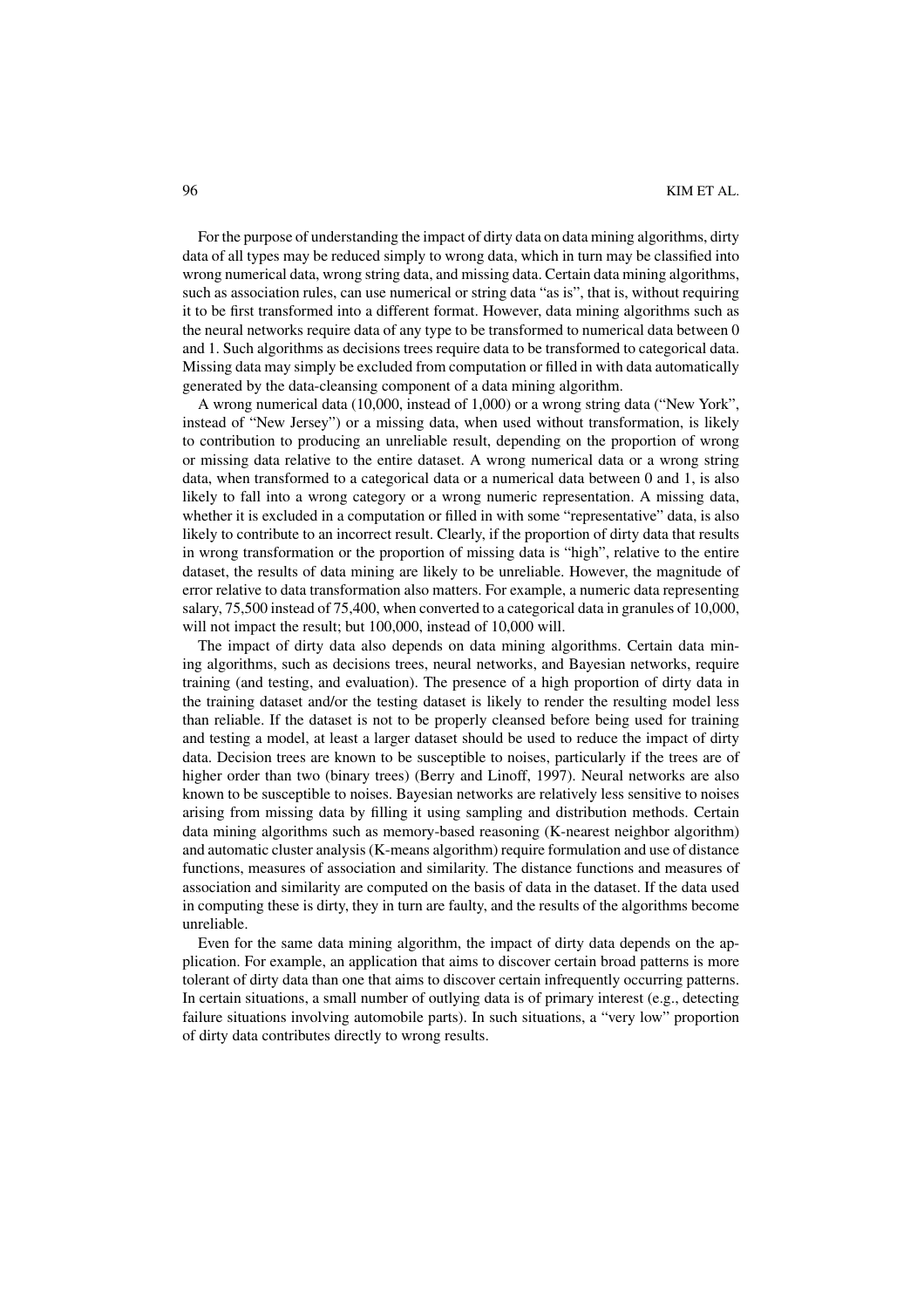#### A TAXONOMY OF DIRTY DATA  $97$

#### **5. Concluding remarks**

In this paper, we developed what we believe is a very nearly comprehensive taxonomy of dirty data and explored the impact of dirty data on data mining results. The motivation for the research is the emergence of business intelligence systems, such as customer relationship management systems, decision support systems, multidimensional data analysis systems (or online analytical processing systems), and data mining systems. These systems are all designed to access a database or a data warehouse and extract stored data via standard queries, derive summary data from various perspectives on certain measure data (e.g., sales revenue, sales cost, unit sales), or extract unforeseen patterns.

Corporations have been pre-occupied until recently in building data warehouses or data marts (departmental data warehouses), and applying data analysis applications on them. However, the value of clean or quality data for use by such applications is only now receiving focused attention. Today, to the best of our knowledge, no comprehensive taxonomy of dirty data exists. Our objective was to put forth a taxonomy of dirty data, such that it will provide a basis for systematically understanding coverage of the taxonomy with available technologies for cleansing dirty data, and for establishing a metric for quantifying data quality in large and complex data sets.

By adopting the standard successive hierarchical refinement methodology, we tried to make a case for very near "comprehensiveness" of our dirty data taxonomy. After developing the taxonomy, we did a systematic analysis of the "coverage" of the taxonomy with available technologies for preventing and repairing dirty data, and found that today's technologies do not even address a half of the dirty data types we have been able to establish in our taxonomy.

The challenge, for both researchers, vendors of data quality products, and consumers and gatherers of data sets, is now clear. New techniques for significantly increasing the coverage of the dirty data taxonomy must be developed. Metrics for quantifying data quality must be developed for use in measuring the quality of data in data sets, and for guiding the collection and cleansing of data sets.

## **Acknowledgments**

We thank the anonymous referees, Heikki Mannila, Raghu Ramakrishnan, and Jung-Won Lee (Ewha University, Korea) for their helpful comments. Their comments helped to improve the contents of the paper.

#### **References**

- The Applied Technology Group. 1998. Building a successful CRM environment. White Paper, The Applied Technology Group, available at http://www.techguide.com/.
- Ballou, D. and Tayi, G.K. 1999. Enhancing data quality in data warehouse environments. Communications of the ACM, 42(1):73–78.
- Berry, M. and Linoff, G. 1997. Data Mining Techniques for Marketing, Sales and Customer Support. New York: John Wiley and Sons.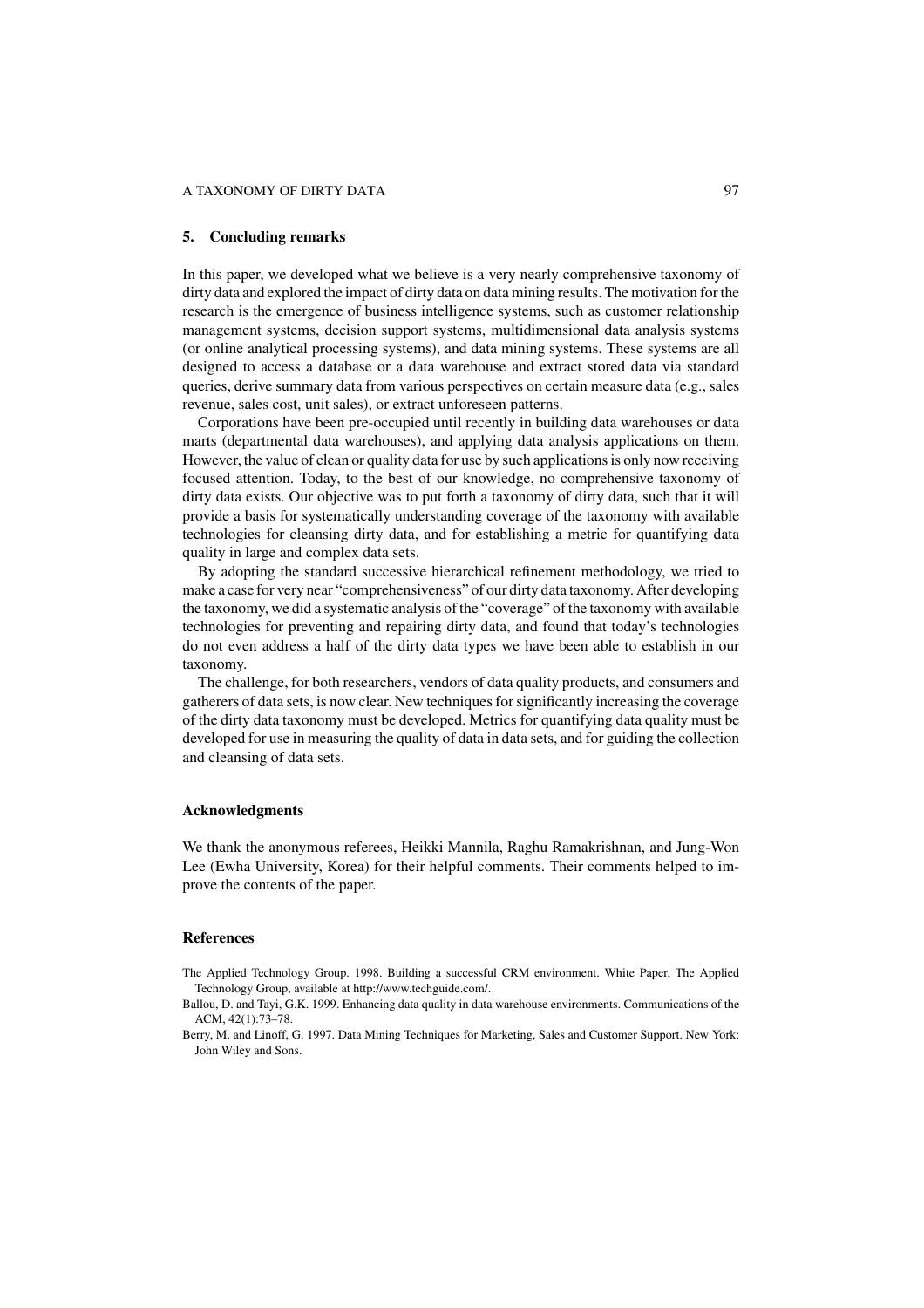- Berson, A. and Smith, S. 1997. Data Warehousing, Data Mining, and OLAP (Data Warehousing/Data Management). Computing, McGraw-Hill.
- Buckles, B. and Petry, E. 1982. A fuzzy representation of data for relational databases. Fuzzy Sets and Systems, 7:213–226.
- Codd, E.F. 1979. Extending the database relational model to capture more meaning. ACM Transaction on Database Systems,  $4(4)$ .
- Cutter Information Corporation. 1998. Data management strategies newsletter on the state of the data warehousing industry. Management Science, 31:150–162.
- Date, C. 1998. Faults and defaults. In Relational Database Writing 1994–1997 (in five parts). C.J. Date, H. Darwen, and D. McGoveran (Eds.). Reading, MA: Addison-Wesley.
- Date, C. 2000. An Introduction to Database Systems, 7th edn. Reading, MA: Addison-Wesley.
- Dey, D. and Sarkar, S. 1996. A probabilistic relational model and algebra. ACM Transactions on Database Systems, 21(3).
- English, L. 1999. Improving Data Warehouse and Business Information Quality-Method for Reducing Costs and Increasing Profits. New York: Wiley.
- Etzion, O., Jajodia, S., and Sripada, S. (Eds.). 1998. Temporal Databases: Research and Practice, Lecture Notes in Computer Science, Vol. 1399. Berlin: Springer-Verlag.
- First Logic Inc. Customer data quality—Building the foundation for a one-to-one customer relationship. White Paper, available at http://www.firstlogic.com/.
- Galindo, J., Medina, J.M., and Aranda-Garrido, M. 2001. Fuzzy division in fuzzy relational databases: An approach. Fuzzy Sets and Systems, 121:471–490.
- Golfarelli, M. and Rizzi, S. 1999. Designing the data warehouse: Key steps and crucial issues. Journal of Computer Science and Information Management, 2(3).
- Gray, J. and Reuter, A. 1993. Transaction Processing: Concepts and Techniques. San Mateo, CA: Morgan Kaufmann.
- IBM NUMA-Q. 1999. Modeling customer relationship. White Paper, available at http://www.sequent.com/ solutions/crm/whitepapers/mcr wp.html.
- Inmon, W.H. 1996. Building the Data Warehouse. New York: John Wiley.
- Inmon, W.H. 1999. Data Warehouse Performance. New York: John Wiley.
- Kim, W. and Seo, J.Y. 1991. On classifying schematic and data heterogeneity in multidatabase systems. IEEE Computer, 24(12).
- Kim, W., Choi, I.J., Gala, S., and Scheevel, M. 1993. On resolving schema heterogeneity in multidatabase systems. Distributed and Parallel Databases, 1(1):251–279.
- Kim, W. 1995. Modern Database Systems. ACM Press, 1995.
- Kim, W., Chae, K.J., Cho, D.S., Choi, B.J., Kim, M., Lee, K.H., Lee, M.J., Lee, S.H., Park, S.S., and Yong, H.S. 1999. A component-based knowledge engineering architecture. Journal of Object-Oriented Programming,  $12(6)$ : $40-48$
- Kimball, R. et al. 1998. The Data Warehouse Lifecycle Toolkit: Expert Methods for Designing, Developing, and Deploying Data Warehouses. New York: John Wiley.
- Laurini, R. and Thompson, D. 1993. Fundamentals of Spatial Information Systems, A.P.I.C. Series no. 37. San Diego, CA: Academic Press.
- Maimon, O., Kandel, A., and Last, M. 2001. Information-theoretic fuzzy approach to data reliability and data mining. Fuzzy Sets and Systems, 117:183–194.
- Olson, J. Data profiling. White Paper, Evoke Software Corporation, available at http://www.evokesoft.com/ products/ProdWPDP.html.
- Ooi, B. 1990. Efficient Query Processing in Geographic Information Systems, Lecture Notes in Computer Science. Berlin: Springer-Verlag.
- SAS Institute Inc. 1999. Finding the solution to data mining—A map of the features and components of SAS enterprise miner software version 3. White Paper, available at http://www.sas.com.
- Schneider, M. 1997. Spatial Data Types for Database Systems: Finite Resolution Geometry for Geographic Information Systems, Lecture Notes in Computer Science, Vol. 1288. Berlin: Springer-Verlag.

Silberschatz, A., Korth, H., and Sudarchan, S. 1997. Database System Concepts. New York: McGraw-Hill.

Snodgrass, R. (Ed). 1995. The TSQL2 Temporal Query Language. Boston, MA: Kluwer Academic Publishers.